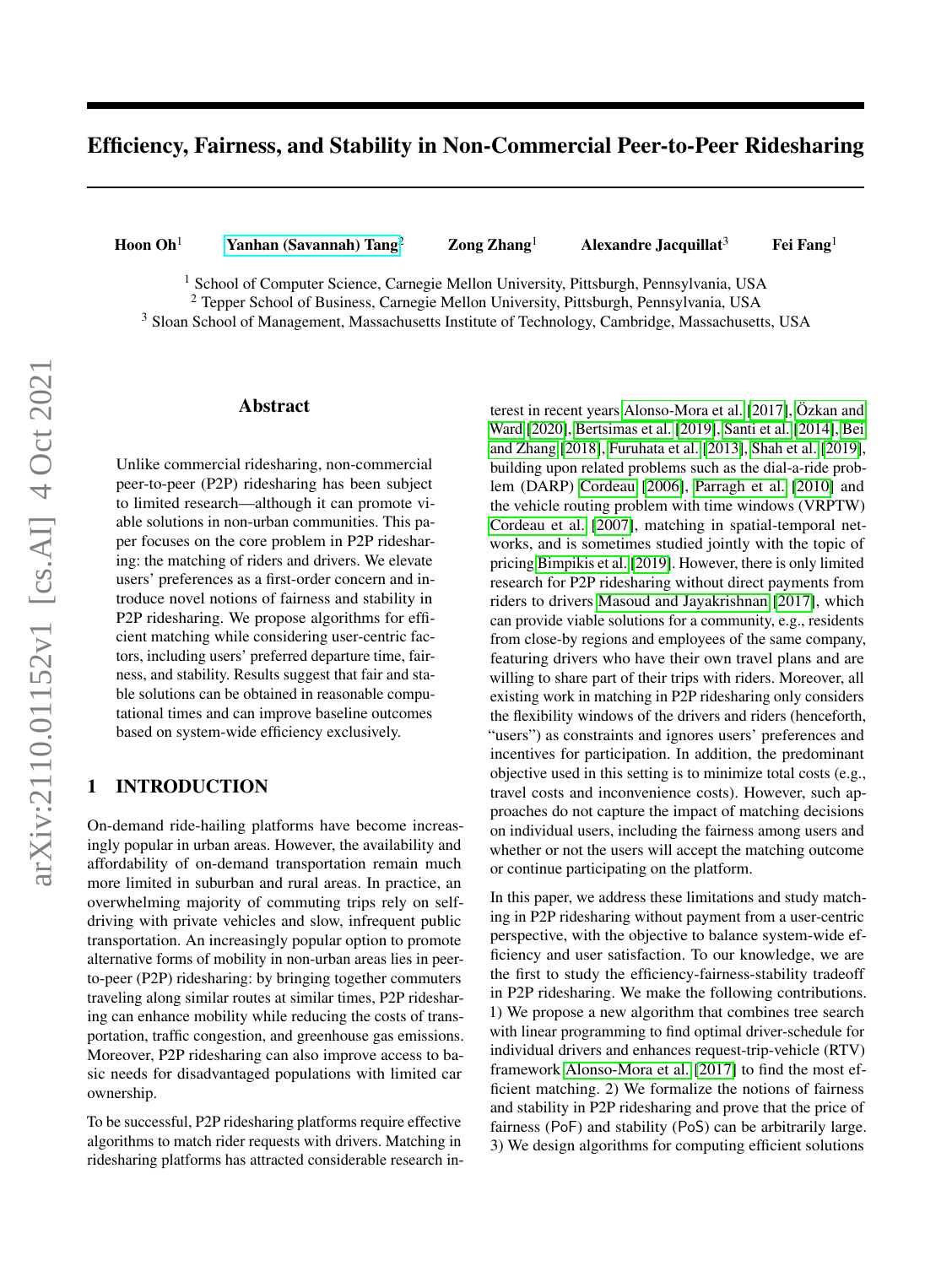given fairness and stability constraints and evaluate them through extensive experiments.

We have implemented the system as a web service and delivered it to a rural US county with 91,000 residents, many of whom work in an urban area that is 1-hour drive away. The platform supports a non-commercial and not-for-profit P2P ridesharing program that is supported by the government to ease commutes from/to work and other essential needs. We are still waiting to get post-deployment statistics from them. Also, we are working with a community of 100+ families living in subsidized, low-rent apartments in a suburban area in the US for future deployment. Twenty residents have already expressed their interest in participation in a recent survey.

#### 1.1 ADDITIONAL RELATED WORK

Well-studied notions of fairness include max-min fairness [Bertsimas et al.](#page-9-4) [\[2011\]](#page-9-4) and envy-freeness [Bogomol](#page-9-5)[naia and Moulin](#page-9-5) [\[2001\]](#page-9-5). In a probabilistic setting, [Liu and](#page-10-8) [Knightly](#page-10-8) [\[2003\]](#page-10-8) limits the probability that the difference in individual users' utility is too large. Recent work on randomized online matching demonstrates fairness by analyzing the marginal probability of a pair of items being matched [Cohen](#page-10-9) [and Wajc](#page-10-9) [\[2018\]](#page-10-9). In this paper, we propose a novel notion of fairness that combines these ideas and is based on the max-min marginal probability of a user being matched.

Stability is well studied in two-sided matchings [Manlove](#page-10-10) [et al.](#page-10-10) [\[2002\]](#page-10-10), [Iwama and Miyazaki](#page-10-11) [\[2008\]](#page-10-11). including ridesharing with payment [Bistaffa et al.](#page-9-6) [\[2015\]](#page-9-6). However, stable matching in ridesharing without payments has not been studied until recently [Wang et al.](#page-10-12) [\[2018\]](#page-10-12) and mainly in a simple setting with unit vehicle capacity —which contrasts with our multi-capacity setting.

Finally, our multi-objective framework relates to the notions of the price of fairness and the price of stability in resource allocation [Bertsimas et al.](#page-9-4) [\[2011\]](#page-9-4), [Anshelevich et al.](#page-9-7) [\[2008\]](#page-9-7). To our knowledge, the joint relationships between efficiency, fairness, and stability have not been studied in the context of P2P ridesharing.

## <span id="page-1-1"></span>2 EFFICIENT MATCHING WITH USER PREFERENCES

We first define the P2P ridesharing problem, and then present our algorithm for finding an efficient matching with user preferences. A notation table is available in the appendix attached to this paper.

### 2.1 MODEL

Let  $\mathcal R$  and  $\mathcal D$  be the set of riders and drivers respectively. The set of users is  $\mathcal{R} \cup \mathcal{D}$ . A user *i* is characterized by his origin  $o_i$ , destination  $q_i$ , a time window  $W_i = [\tau_i^e, \tau_i^l]$ describing the earliest possible departure time and latest possible arrival time, and value of the trip ν*<sup>i</sup>* . In addition, we consider the user's preferred departure time  $\tau_i^* \in W_i$  and his maximum acceptable detour time ∆*<sup>i</sup>* . Moreover, we denote by *k<sup>d</sup>* the capacity of driver *d* (i.e., number of seats for riders in his vehicle).

We consider a finite, continuous time horizon  $[0, T]$ . We denote the set of users' origins and destinations by  $V :=$  $\{o_i \cup q_i : i \in \mathcal{R} \cup \mathcal{D}\}\$ . Let time $(u, v)$  be the shortest travel time from  $u \in V$  to  $v \in V$ . It should be noted that if any two users' origins and/or destinations are co-located, we treat them as two different elements in *V* with  $\tan \theta$  = 0. Thus each element in *V* is associated with a user and is specified whether it is an origin or a destination. We refer to the elements as locations for simplicity. Let  $\tt time<sub>i</sub> :=$  $time(o_i, q_i)$  be the user *i*'s default travel time.

If a rider *r* is not matched, he can complete the trip with a cost  $\lambda_r$ , which can be seen as the cost of an alternative transportation mode. For matched riders and all drivers, a user *i* incurs a cost  $C_{tt'}^i$  when he leaves his origin at time  $t$  and arrives at  $t'$ . Following [Alonso-Mora et al.](#page-9-0) [\[2017\]](#page-9-0), [Wang et al.](#page-10-12) [\[2018\]](#page-10-12), we assume

<span id="page-1-0"></span>
$$
C_{tt'}^i := c_{\text{dev}}^i \cdot |t - \tau_i^*| + c_{\text{trl}}^i \cdot (t'-t) \tag{1}
$$

where  $c_{\text{dev}}^i$  is the cost per unit of deviation from preferred departure time and  $c_{\text{trl}}^i$  is cost per unit of traveling time. We assume  $\lambda_r \in [C^r_{\tau_r^{\star}, \tau_r^{\star} + \text{time}_r}, V_r].$ 

A *driver-schedule*  $z = \langle (v,t) | v \in V, t \in [0,T] \rangle$  is an ordered sequence of location-time pairs describing how a single driver travels to pick up and drop off riders. A driverschedule is feasible if it can be implemented sequentially and it satisfies all the constraints of all users involved. A *stop* is a node in a driver-schedule. The driver and the subset of riders associated with a driver-schedule can be easily identified from the stops due to the uniqueness of nodes in *V*. Let  $\mathcal{S} = 2^{\mathcal{R}}$  be the set of all subsets of riders. We say a  $(d, S)$  pair, where  $d \in \mathcal{D}$  and  $S \in \mathcal{S}$ , is *feasible* if there exists a feasible driver-schedule for driver *d* to pick up and drop off all riders in *S*.

A *system-schedule* or *schedule* for short, is a collection of driver-schedules, one for each driver, with each rider shown up in at most one driver-schedule. Let Π be the set of all possible schedules. Given a schedule  $\pi \in \Pi$ , the subset of riders that driver *d* is matched to is denoted by  $S_d^{\pi}$ .

A *matching* is an assignment of drivers  $\mathscr{D}$  to subsets of riders  $\mathscr S$  such that each driver is assigned to exactly one subset, and each rider is assigned to at most one driver. Let  $\mathcal M$  be set of all possible matchings. Each schedule  $\pi$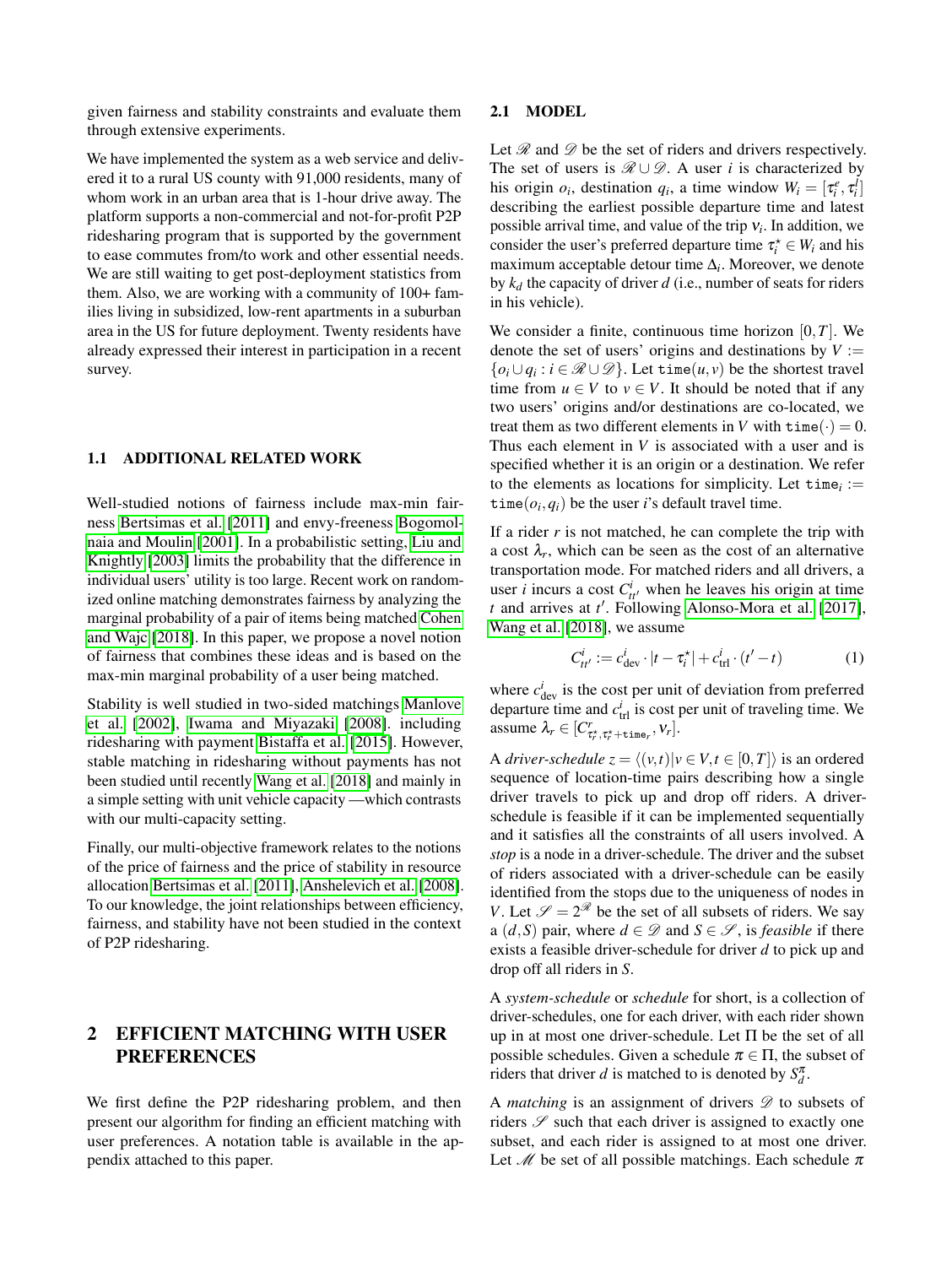defines exactly one matching, and a matching  $M \in \mathcal{M}$  may correspond to multiple schedules. Thus, we sometimes use  $\pi$  to refer to both a matching and a schedule. Denote by  $S_d^M$ the subset of riders that driver *d* is matched to.

If our goal is to maximize system-wise efficiency, the objective of the matching problem is to find an optimal schedule  $\pi^*$  that minimizes the total cost in the system, i.e.,

$$
\pi^* = \arg\min_{\pi \in \Pi} \sum_{i \in \mathcal{D} \cup_{d \in \mathcal{D}} S_d^{\pi}} C^{i, \pi} + \sum_{r \in \mathcal{R} \setminus \cup_{d \in \mathcal{D}} S_d^{\pi}} \lambda_r \tag{2}
$$

where  $C^{i,\pi}$  is the total cost for user *i* given schedule  $\pi$ , computed by first extracting the pickup and dropoff time of user *i* and then following the cost definition in Eqn [1.](#page-1-0)

### 2.2 ALGORITHM FOR MAXIMIZING **EFFICIENCY**

Let  $c_{dS}$  be the minimum cost of a driver  $d$  and a set of riders *S* if *d* is asked to serve all riders in *S*.  $c_{dS} = \infty$  if  $(d, S)$  is infeasible. Then the objective in [\(2\)](#page-2-0) can be rewritten as

$$
\min_{\pi \in \Pi} \sum_{d \in \mathcal{D}} c_{dS_d^{\pi}} + \sum_{r \in \mathcal{R} \setminus \bigcup_{d \in \mathcal{D}} S_d^{\pi}} \lambda_r \tag{3}
$$

Thus the problem of finding the optimal system schedule can be decomposed into two subproblems:

(SP1) Given a  $(d, S)$  pair, compute  $c_{dS}$  and find the optimal driver-schedule  $z_{dS}$  for *d* and return  $\infty$  if infeasible;

(SP2) Using SP1 as a subroutine, find the optimal matching and system schedule. SP1 is NP-hard through a reduction from the *Traveling Salesman Problem (TSP)* (proofs are in appendix).

The state-of-art RTV framework [Alonso-Mora et al.](#page-9-0) [\[2017\]](#page-9-0) seems suitable for the problem but directly applying it will suffer from two major limitations. First, RTV solves SP1 through exhaustive search or heuristic methods, which are time-consuming or suboptimal, and are not directly applicable to our problem due to the key element of user' preferred time in a continuous-time horizon. This limitation is magnified considering that SP1 will be called many times in SP2. Second, in solving SP2, RTV calls SP1 solver to check feasibility and compute cost for all the feasible  $(d, S)$  pairs in a neat order to reduce the runtime, but it fails to leverage the similarity across  $(d, S)$  pairs to reduce the runtime for solving SP1 for (*d*,*S*) pairs that are checked later in the process. We develop TripCost algorithm to address the first limitation and propose two enhancements to the RTV framework to mitigate the second limitation.

TripCost (Alg [1\)](#page-2-1) is a depth-first search-based algorithm that solves a linear program TripLP at each leaf node. It first finds a heuristic driver-schedule  $z_h$  and its cost  $c_h$  (Line [1\)](#page-2-1). To do so, it shuffles the pickup and drop-off order of the riders to get a driver-schedule without specified stopping times, i.e. a route  $\omega_{\text{random}}$ , and solves a linear program TripLP, <span id="page-2-1"></span>Algorithm 1 TripCost(*d*,*S*)

- 1:  $(c_h, z_h) \leftarrow$  SolveTripLP( $\omega_{\text{random}}(S)$ )
- 2: **return**  $\text{TripleSearch}(d, S, c_h, z_h, \langle o_d \rangle, \tau_d^e, 0)$

<span id="page-2-0"></span>which finds the best time to visit each stop. Then it calls TripSearch to build a search tree. Each node of the search tree corresponds to a stop in a driver-schedule, with the root representing  $o_d$ , i.e. the origin of the driver *d*, and the leaf node being *qd*, i.e. the destination of *d*. The path from the root to a node represents a partial route. When reaching a leaf node during the tree search, we get a complete route and call TripLP again to determine when to visit each stop. For intermediate nodes, we expand the node by appending a feasible unvisited stop to the current partial route.

TripLP is built upon the following observation.

 $\alpha$ 

<span id="page-2-7"></span>Observation 1. *There exists an optimal driver-schedule where the driver only waits at the pickup location of a rider (to satisfy the rider's time window and adapt to the rider's preferred departure time) and always takes the shortest path to reach the next stop.*

Therefore, it is sufficient to determine the departure time at each stop. We use variables  $a<sub>v</sub>$  to represent the departure time at stop  $v \in \{o_i, q_i | i \in d \cup S\}$  and get TripLP:

$$
\min_{a} \sum_{i \in d \cup S} c_{\text{dev}}^{i} |a_{o_i} - \tau_i^*| + c_{\text{trl}}^{i} (a_{q_i} - a_{o_i}) \tag{4}
$$

$$
\text{s.t.} \quad a_v + \mathtt{time}(v, \mathtt{nxt}(v)) \le a_{\mathtt{nxt}(v)}, \forall v \tag{5}
$$

<span id="page-2-6"></span><span id="page-2-5"></span><span id="page-2-4"></span><span id="page-2-3"></span><span id="page-2-2"></span>
$$
o_i \geq \tau_i^e, \forall i \tag{6}
$$

$$
a_{q_i} \le \tau_i^l, \forall i \tag{7}
$$

$$
a_{q_i} - a_{o_i} \le \Delta_i, \forall i \tag{8}
$$

 $nxt(v)$  denote the stop after *v* in the given route. The objective is to minimize the total cost for the driver and the riders (Eqn [4\)](#page-2-2). The absolute value term can be converted to linear constraints by following standard techniques. Eqn [5](#page-2-3) ensures that each stop is visited and the time interval between visiting every two stops is no less than the traveling time. Moreover, each user has to be served within his feasible time window (Eqn [6](#page-2-4) - [7\)](#page-2-5) and maximum detour time (Eqn [8\)](#page-2-6). TripLP has  $2|S| + 2$  variables and  $5|S| + 4$  constraints.

TripSearch uses several pruning techniques, including using *c<sup>h</sup>* as an upper bound of *cdS* and using capacity and time constraints to cut unpromising branches.

Given TripCost as a SP1 solver, we can now find the efficiency-maximizing system schedule. We will build upon the RTV framework and use two new enhancements: driver schedule reusing and user decomposition. We provide an overview of the RTV framework for completeness, and then introduce our enhancements. RTV first enumerates all the feasible (*d*,*S*) pairs in an incremental manner. It builds upon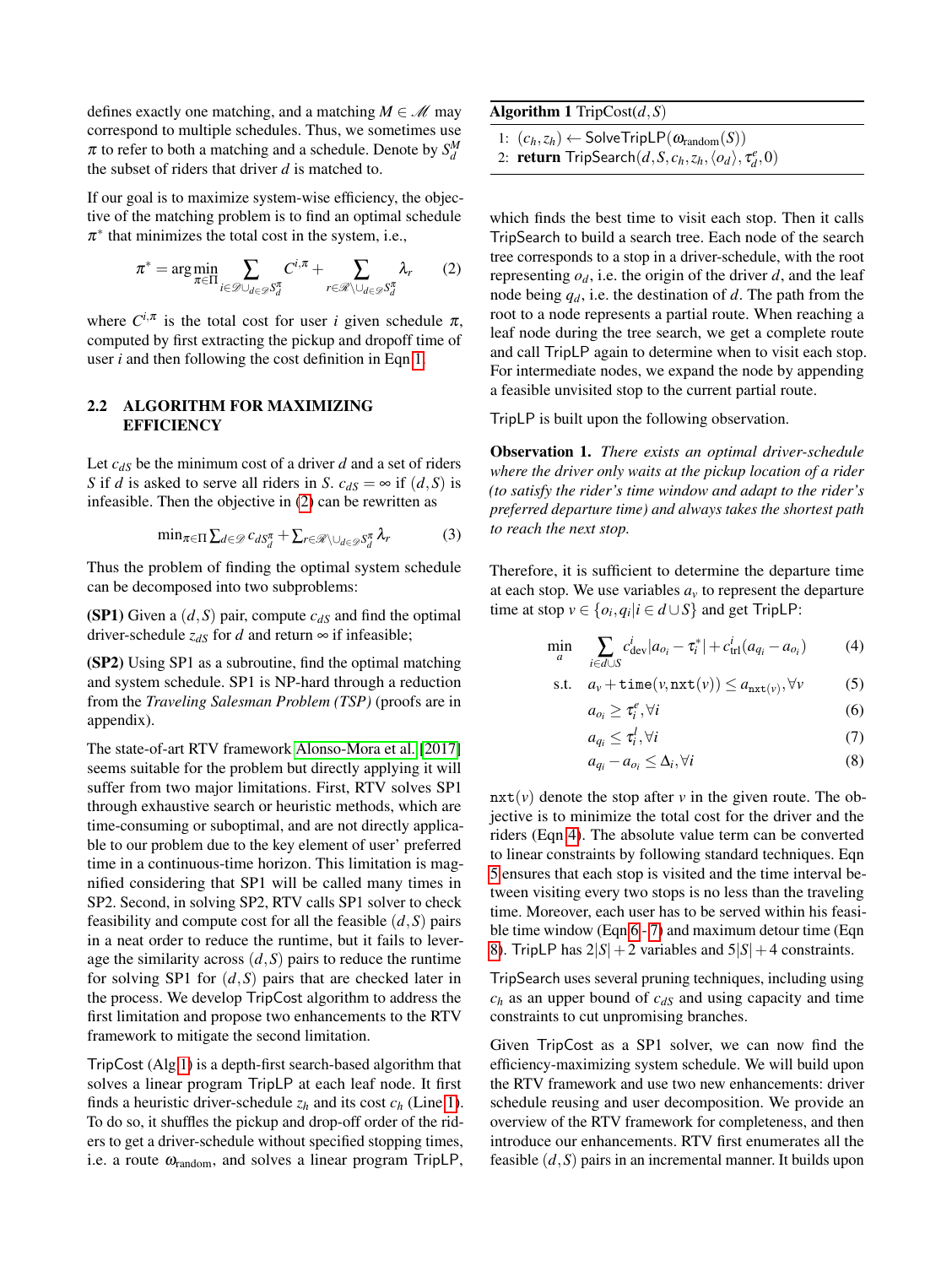the observation that  $(d, S)$  is feasible only if  $(d, S')$  is feasible for all  $S' \subseteq S$ . So for each driver *d*, we construct all the sets of riders that are compatible with *d* by gradually increasing the size of the set. In each step, for each existing feasible set *S* of size  $h-1$ , we add one rider to get a set *S*<sup> $\prime$ </sup> of size *h*. Only if all the size- $(h-1)$  subsets of *S'* already exist in the list, TripCost is called to further verify the feasibility and compute the cost. Then RTV uses the following binary integer program (BIP) to find the optimal matching.

$$
\min_{x,y} \quad \sum_{d \in \mathcal{D}} \sum_{S \in \mathcal{S}} c_{dS} x_{dS} + \sum_{r \in \mathcal{R}} \lambda_r y_r \tag{9}
$$

$$
s.t. \sum_{d \in \mathcal{D}} \sum_{S \in \mathcal{S} \mid r \in S} x_{dS} + y_r = 1, \forall r \tag{10}
$$

$$
\sum_{S \in \mathcal{S}} x_{dS} = 1, \forall d \tag{11}
$$

$$
x_{dS}, y_r \in \{0, 1\}, \forall d, S, r \tag{12}
$$

 $x_{dS} = 1$  iff  $(d, S)$  is matched; and  $y_r = 1$  iff rider *r* is not matched to any driver. More details about the RTV framework can be found in the appendix.

Enhancement 1: Driver-Schedule Reusing In the RTV framework, when we try to compute  $c_{dS}$  for a  $(d, S)$  pair, we have already found the best driver-schedules for (i)  $(d, S')$ where  $S' \subset S$  and  $|S'| = |S| - 1$ ; and sometimes also (ii)  $(d', S)$  where  $d' \neq d$ . Thus, we can *reuse*, or *learn from* those driver-schedules to find a promising heuristic driverschedule for  $(d, S)$ , which can be used for pruning when calling TripCost (i.e., provide a better  $(c_h, z_h)$  in Alg [1\)](#page-2-1). This can be viewed as a warm start for TripCost. For (i), we can insert the new rider into the best route for  $S'$  and solve the TripLP to find a new driver-schedule. Further, for two subsets of *S*,  $S_1$  and  $S_2$  such that  $|S_1| = |S_2| = k - 1$  and *S*<sub>1</sub> ∪ *S*<sub>2</sub> = *S*, if riders in *S*<sub>1</sub> ∩ *S*<sub>2</sub> share similar route ordering, we closely follow the common ordering to get a promising route. For (ii), we can directly reuse the order of visiting the stops and recompute the timing if the *L*∞-norm of origin and destination of *d* and  $d'$  is within a small threshold  $\varepsilon$ .

Enhancement 2: User Decomposition When the size of the problem is huge, we propose to first decompose a problem instance into several mutually independent subinstances and then solve those smaller sub-instances in parallel. To construct such sub-instances, we start by treating each driver as its own group. Then we go through all the riders. If a rider is compatible with two drivers  $d$  and  $d'$  and the two drivers are not in the same group, then we merge the two groups  $d$  and  $d'$  are in. We continue the process until we checked all the riders. The process decomposes the driver set into groups such that no two drivers from different groups can be compatible with the same rider. The decomposition further helps improve the scalability of our algorithm, especially when the system is expanded over different geographic regions. We provide more details of the algorithms in appendix.

## 3 MODELING FAIRNESS AND **STABILITY**

We now introduce notions of fairness and stability to make our matching outcomes consistent with user preferences.

### 3.1 UTILITY MODEL

<span id="page-3-2"></span><span id="page-3-1"></span>Each rider's utility is defined as (*the value of the trip*) − (*the cost incurred*). If rider *r* is picked up at *t* and dropped off at *t'*, his/her utility is  $U_r = V_r - C_{tt'}^r$ . If the rider is not matched, then  $U_r = V_r - \lambda_r$ . Define a driver's *base utility* as  $\bar{U}_d = V_d - C_{tt'}^d$ . Giving rides to others only leads to a lower utility for the driver than driving alone under this definition. Then why would he participate in rideshairng? In other non-monetary P2P systems [Bellotti et al.](#page-9-8) [\[2015\]](#page-9-8), [Vassilakis and Vassalos](#page-10-13) [\[2009\]](#page-10-13), altruism is considered to be an important motivation. Thus, altruism may account for drivers's participation in our setting as well, especially when drivers are helping their own community. In addition, these non-commercial ridesharing platforms are often run by the local government or big employers, who may provide external rewards,such as coupons from in-community stores, parking fee discounts, to encourage participation. Therefore, we assume that the driver gains an extra utility proportional to the utility gained by their matched riders, either due to altruism or external rewards. Let  $U_d := \bar{U}_d + \rho_d \sum_{r \in S_d} U_r$  be a driver's *actual utility* where  $\rho_d$  is the extra utility factor. Let  $U_{dS}^i$  be the (actual) utility that the user *i* gets when he is part of the  $(d, S)$  pair, i.e.  $i \in S$  or  $i = d$ . In this paper, we use total cost as our measure of efficiency due to the following observation. All results and algorithms can be easily extended for social welfare maximization.

<span id="page-3-0"></span>Observation 2. *The cost minimization problem is equivalent to maximizing the sum of base utilities.*

Although, in general, a cost-minimizing solution may not be a welfare-maximizing solution, they are the same in quasilinear utility models. The full proof of Observation [2](#page-3-0) is deferred to the appendix.

### 3.2 FAIRNESS MODEL

Let  $\{M^{\ell}\}_1^{\eta}$  be the set of all feasible deterministic matching. Let  $m_i^{\ell} \in \{0,1\}$  indicate whether that rider *r* is matched in a deterministic matching  $M^l$ . Let  $p^l$  be the probability of choosing a deterministic matching  $M^{\ell}$ . Then  $\varphi_r(\mathcal{M}) :=$  $\sum_{\ell \in [\eta]} p^{\ell} m_r^{\ell}$  is the probability that a rider *r* is matched in a probabilistic matching  $\mathscr{M} = \langle p^1, p^2, ..., p^n \rangle$ . Let  $Cost(M^{\ell})$ be the total cost of a deterministic matching  $M^{\ell}$ , i.e.  $Cost(M^{\ell}) = \sum_{(d,S) \in M^{\ell}} c_{dS} + \sum_{r} \lambda_{r} (1 - m_{r}^{\ell})$ . Then, the expected cost of a probabilistic matching  $\mathcal{M}$  is  $Cost(\mathcal{M}) =$  $\sum_{l \in [\eta]} Cost(M^{\ell}) p^{\ell}.$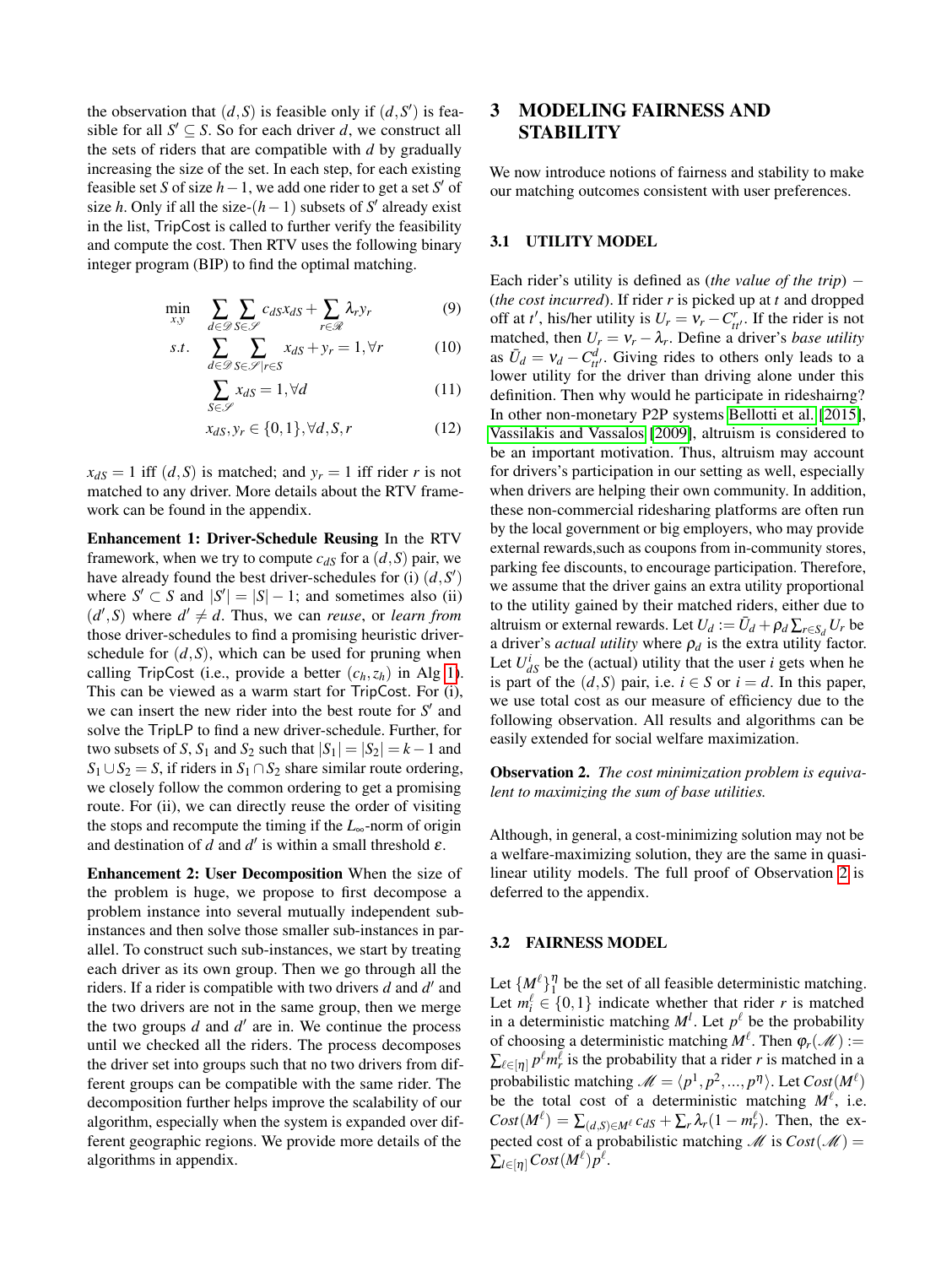We formalize fairness by maximizing the lowest probability of matching, across all riders in the system. In other words, we want to maximize min<sub>*r*∈ $\mathcal{R}$ </sub>  $\varphi$ <sub>*r*</sub>. Note that if there exists a rider *r* that cannot be feasibly matched, then the value is always 0. Thus, we only focus on riders that can be matched to a driver. With a slight abuse of notation,  $\mathscr R$  is henceforth the set of feasible riders. Our notion is very similar to the well-known fairness metric – max-min fairness. However, unlike common max-min fairness notion, we consider all riders to be equal (independent of its utility). In P2P platforms, we do not want to discriminate any rider; therefore, we define fairness only based on the probability of getting matched.

With this motivation, we now construct a probabilistic matching that ensure matching for all feasible riders. Many P2P system is long-term. Therefore, it is reasonable to consider probabilistic matching. Our definition can be generalized by having different  $\varphi_r$  threshold for different riders based on their flexibility. This different  $\varphi_r$  can give nonmonetary incentive for different riders; however, this is not the focus of this paper.

**Definition 1.** A probabilistic matching  $\mathcal{M}$  is  $\theta$ -fair if  $\varphi_r(\mathcal{M}) \geq \theta$  *for all riders*  $r \in \mathcal{R}$ *.* 

### 3.3 STABILITY MODEL

We now turn to stability. Let us first define stability at the individual level, which is essentially individual rationality.

Definition 2. *A matching satisfies* individually rationality *(IR) for a user if he does not get a worse utility by participating in the P2P system.*

In other words, a matching satisfies IR for rider *r* if  $U_r \geq$  $v_r - \lambda_r$ , and IR for driver *d* if  $U_d \ge v_d - c_{\text{trl}}^d \cdot \text{time}_d$ . Note that the stability of a matching for a driver relies on extra utility.

We now extend the idea of IR to define stability at the group level. Specifically, we ensure that no group of users can benefit from forming an alternative matching outside of the P2P platform.

Definition 3. *A* (*d*,*S*) *is a* blocking pair *of a matching M if*  $(d, S)$  *is currently not matched in M but*  $U_{dS}^d > U_d^d$  $\int_{d,\mathit{S}_{d}^{M}}^{d}$  and  $U_{dS}^r > U_{d_r^M, S_r^M}^r$  *for all*  $r \in S$ *, where*  $S_d^M$  *is the set of riders that are matched to*  $d$  *under*  $M$ *,*  $d_r^M$  *is the driver that rider*  $r$  *is matched to in M, and*  $S_r^M$  *is a subset of riders that are matched to the same driver with r (including r) in M.*

Definition 4. *A matching M is* stable *if it has no blocking pair.*

Definition 5. *A probabilistic matching is* ex-post stable *if each matching assigned a non-zero probability is stable.*

## 4 EFFICIENCY-FAIRNESS-STABILITY TRADE-OFFS

We now extend the algorithm from section [2,](#page-1-1) to incorporate fairness and stability. We also provide theoretical results on the trade-offs between efficiency, fairness, and stability.

#### 4.1 EFFICIENCY-FAIRNESS TRADE-OFF

We provide a LP (Eqn [13](#page-4-0) - Eqn [16\)](#page-4-1) to compute a  $\theta$ -fair probabilistic matching which has the minimum total cost among all  $θ$ -fair matching.

$$
\min_{p} \quad \sum_{\ell \in [\eta]} Cost(M^{\ell}) p^{\ell} \tag{13}
$$

$$
\text{s.t.} \quad \sum_{\ell \in [\eta]} m_i^{\ell} p^{\ell} \ge \theta \qquad \qquad \forall i \in \mathcal{R} \qquad (14)
$$

<span id="page-4-3"></span><span id="page-4-2"></span><span id="page-4-1"></span><span id="page-4-0"></span>
$$
\sum_{\ell \in [\eta]} p^{\ell} = 1 \tag{15}
$$

$$
p^{\ell} \ge 0 \qquad \qquad \forall \ell \in [\eta] \qquad (16)
$$

As the problem scale increases, it can be challenging to even just enumerate all the variables as the number of possible matchings,  $\eta$ , can be exponentially large. Instead of directly solving the LP, we resolve the scalability issues by following the column generation method and incrementally add matchings one by one. In each iteration, we solve the master problem which is primal LP [\(13\)](#page-4-0) - [\(16\)](#page-4-1) with a subset of matchings and obtain dual variables *w* of constraint [\(14\)](#page-4-2) and  $\alpha$  of constraint [\(15\)](#page-4-3). Then we solve the slave problem to find a matching  $M^{\ell^*}$  to be added to the master problem, which maximizes the dual objective  $\sum_i m_i^{\ell} w_i + \alpha - Cost(M^{\ell})$ . Since  $\alpha$ does not change with the matching, we have

$$
\ell^* = \arg\min_{\ell \in [\eta]} Cost(M^{\ell}) - \sum_{i \in M^{\ell}} w_i
$$

Without the second term, this optimization problem is just the one solve in  $(9)$  -  $(12)$ . With the second term, the matching can be found by a similar BIP, and the only difference that *cdS* in the objective function is replaced by  $c_{dS}$  −  $\sum_{i \in S \cup \{d\}} w_i$ .

One missing piece is to find an initial feasible matching to bootstrap the column generation. Because  $\exists \theta^* \in [0,1]$ , such that [\(13\)](#page-4-0)-[\(16\)](#page-4-1) is feasible iff  $\theta \le \theta^*$  — we want to find θ ∗ , the largest possible fairness level. This task is nontrivial, we again are facing an exponential number of feasible matchings. Thus, we solve the following LP [\(17\)](#page-4-4), and again through column generation. Note that  $\theta = 0$  is a feasible solution for the LP [\(17\)](#page-4-4), thus there is a trivial feasible solution to bootstrap the column generation for it. Denote the opti-mal solution for the LP [\(17\)](#page-4-4) by  $p^0$  and  $\theta^0$ . Then  $\theta^0$  is the maximum level of fairness that any probabilistic matching can achieve. Therefore  $p^0$  provides a feasible matching to the LP  $(13)$  or LP  $(13)$  is infeasible.

<span id="page-4-4"></span>
$$
\max_{p,\theta} \quad \theta \qquad \text{s.t.} \quad (14)-(16) \tag{17}
$$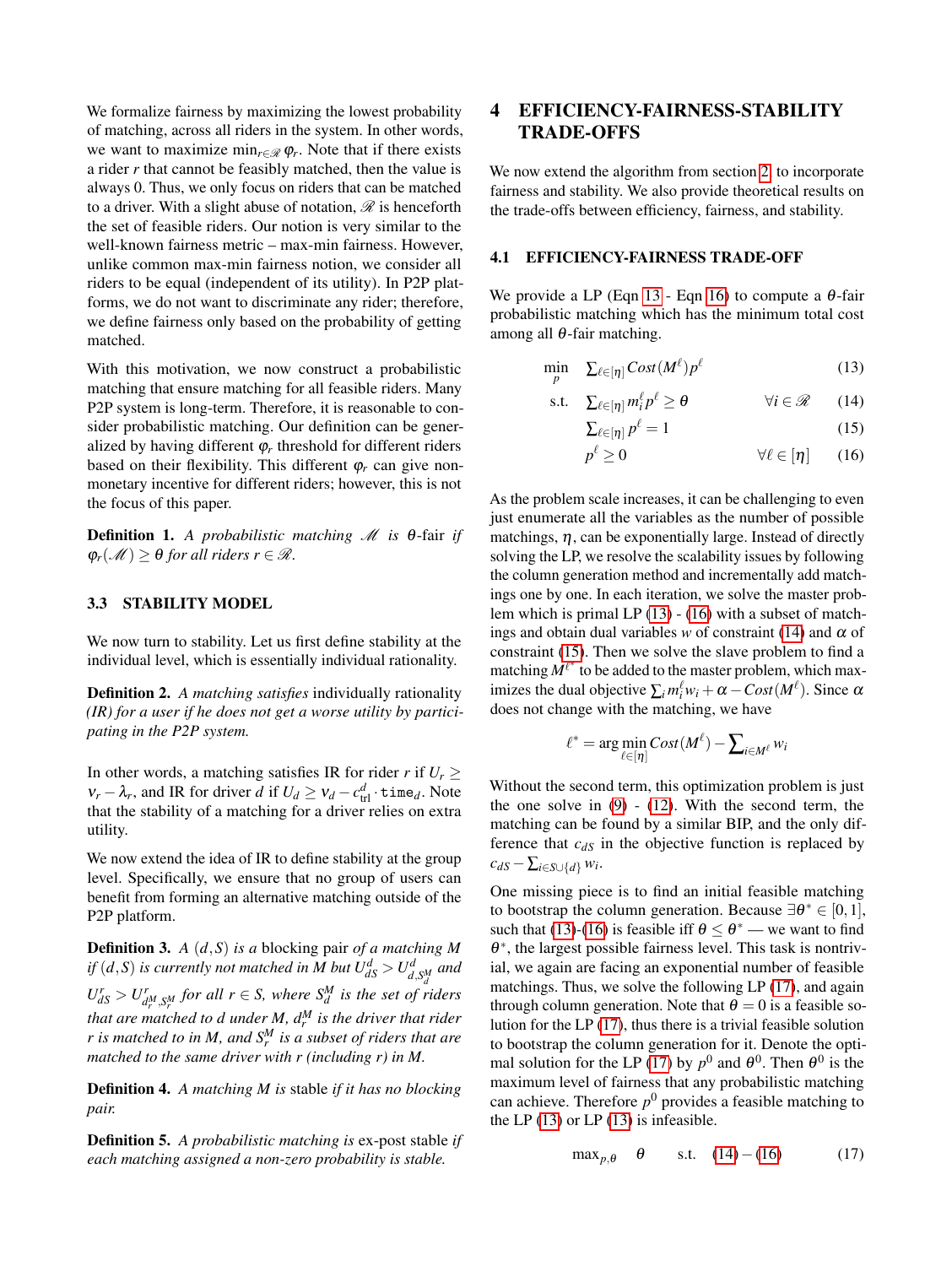For a feasible probabilistic matching  $\mathcal{M}$ , it is associated with a cost  $Cost(\mathcal{M})$  and a fairness level  $\theta(\mathcal{M}) =$  $\min_r \varphi_r(\mathcal{M})$ . The trade-off between efficiency and fairness can be easily illustrated by the Pareto frontier, which consists of all the  $(\theta, Cost)$  pairs. The Pareto frontier characterizes the trade-off between fairness  $(\theta)$  and efficiency (*Cost*) in the P2P ridesharing problem.

Proposition 1. *The Pareto frontier of the P2P ridesharing problem a) is piece-wise linear; b) is convex in* θ*; and c) can be computed in polynomial time with respect to the number of feasible matchings and optimal trips.*

*Proof.* The proof of (a) and (b) follows from global sensitivity analysis from [Bertsimas and Tsitsiklis](#page-9-9) [\[1997\]](#page-9-9). A full proof is differed to the appendix.

For (c), we consider a bisection search algorithm that finds the exact Pareto Frontier. This method applies to a broader class of problems where the Pareto Frontier is known to be a piece-wise function of finite sub-functions and has nondecreasing second-order gradients. The bisection search algorithm first finds the envelope hyper-planes of the Pareto frontier at boundary points  $\theta_0^0 = 0$ , and  $\theta_1^0 = 1$ . Without loss of generality, we assume that the two lines intersect, we record the  $\theta$ -value( $\theta_0$ <sup>1</sup>) and cost of the intersection of the two lines. We compute the optimal cost at  $\theta_0^1$ , and compare the optimal cost with the cost of the intersection. From (b) we know that the first-order difference of the Pareto frontier is non-decreasing, thus the true optimal cost at  $\theta_0^1$  could either be equal to or greater than the cost value of the intersection point. If equal, then the upper border of the two intersecting lines is the Pareto frontier on the interval; otherwise, we bisect the interval, and repeat the procedure described above at both of the two half-length closed intervals. Note that there are only finite number of line intersections and base changes in the linear optimization program, as a result, this algorithm will stop within finite number of bisection search.  $\Box$ 

We quantify the price of fairness and strong price of fairness, denoted by  $PoF(\theta)$  and  $SPoF(\theta)$ , respectively.  $PoF(\theta)$  and  $SPoF(\theta)$  are defined as the best- and worst-case increase in the system's cost when fairness considerations are included, respectively. Let  $M_F(\theta)$  be the set of all feasible  $\theta$ -fair probabilistic matchings<sup>[1](#page-5-0)</sup>.

**Definition 6.** PoF( $\theta$ ) = min  $\mathcal{M}^F \in M_F(\theta)$   $\frac{Cost(\mathcal{M}^F)}{Cost(\mathcal{M}^*)}$  $\frac{Cost(\mathcal{M}^*)}{Cost(\mathcal{M}^*)}$ , where M<sup>∗</sup> *is a cost-minimizing (probabilistic) matching.*

**Definition 7.**  $\mathsf{SPoF}(\theta) = \max_{\mathscr{M}_{\mathcal{S}}^F \in \mathsf{M}_F(\theta)}$  $\frac{Cost(\mathcal{M}^F_s)}{Cost(\mathcal{M}^*)}$ *, where* M<sup>∗</sup> *is a cost-minimizing (probabilistic) matching.*

Let  $\mathscr{S}_d$  be the set of all possible subsets of riders that a driver *d* can be matched to under IR and other feasibility constraints. To analyze the upper bounds of  $PoF(\theta)$ , we define  $R_d = \max_{S \in \mathscr{S}_d} \left\{ \frac{c_{dS}}{c_d s} \right\}$  $\left\{\frac{c_{dS}}{c_{d,S_d^*}}\right\} \geq 1$ . Let  $S_d \subseteq \mathcal{R}$  be the subset of riders that can be possibly matched to *d*, i.e.  $S_d = \{r \in$  $\mathcal{R}: r \in S, S \in \mathcal{S}_d$ . Let  $S_d^*$  be the subset of riders matched to *d* in min-cost matching.

<span id="page-5-1"></span>**Proposition 2.** PoF( $\theta$ )  $\leq$  max $\left\{\max_{d \in \mathscr{D}: |S_d^*| > 0} \{\theta(|S_d| - \theta)\}\right\}$  $1)[R_d - 1] + 1$ ,  $\max_{d \in \mathcal{D}: |S_d^*| = 0} {\{\theta |S_d | (R_d - 1) + 1\}}$  *for*  $\theta \in [0, \frac{1}{|S_d|}]$ . The upper bound is tight for  $\theta \in [0, \frac{1}{|S_d|}]$ . When  $\theta = 0$ , PoF $(0) = 1$ .

*Proof.* The intuition comes from a simple case where  $|\mathscr{D}| =$ 1 and  $|S_d^*| > 0$ , serving any other subset of riders will incur a cost at most  $R_d \cdot Cost(S_d^*)$ . Thus, when  $|\mathscr{D}| = 1$ , PoF  $\leq$  $\theta(|S_d|-1)R_d + [1-\theta(|S_d|-1)] = \theta(|S_d|-1)(R_d-1)+1,$ if  $S_d^* \neq \emptyset$ ; on the other hand, PoF  $\leq \theta |S_d| R_d + [1 - \theta |S_d|] =$  $\theta|\tilde{S_d}|(R_d-1)+1$ , if  $S_d^* = \emptyset$ . This is because the largest  $PoF(\theta)$  occurs in the instance described below, serving any other rider in the system will cost the driver  $R_dCost(S_d^*)$ . For any driver, he can serve up to  $|S_d|$  riders with probability  $\theta \le \frac{1}{|S_d|}$ . The worst-case scenario is that the driver needs to serve all the other equally costly riders to assure fairness, while his best choice is not to serve anyone or serve the least costly one. When  $|\mathcal{D}| \geq 1$ , the worst-case scenarios for PoF is when there are  $|\mathcal{D}|$  disjoint driver-rider subsystem in which each driver needs to serve all the customers in his rider subsets with certain probability to meet  $\theta$ -fairness.

In a more general case, when  $|\mathcal{D}| \ge 1$  and  $|S_d^*| > 0$ , let  $\tilde{\theta}$  :=  $\theta(|S_d|-1)$  be the probability that the driver is not assigned to the min-cost matching under the cost minimizing  $\theta$ -fair solution. Then PoF( $\theta$ )  $\leq \tilde{\theta}(R_d)+(1-\tilde{\theta})=\tilde{\theta}(R_d-\theta)$  $1) + 1 = θ(|S_d| − 1)(R_d − 1) + 1$ . When  $|\mathcal{D}| ≥ 1$  and  $|S_d^*| =$ 0,  $\text{PoF}(\theta) \leq \theta |S_d| R_d + (1 - \theta |S_d|)$  at level  $\theta \in (0, \frac{1}{|S_d|}])$ . Both upper bounds are tight as long as  $\theta \in [0, \frac{1}{|S_d|}]$ . When  $|\mathcal{D}|$  > 1, the worst case scenario is when ∩<sub>*d*∈ $\mathcal{D}S_d = \emptyset$ . The</sub> upper bound of  $PoF(\theta)$  is the largest among all individual's  $\mathsf{PoF}_d(\theta), d \in \mathscr{D}$ .  $\Box$ 

<span id="page-5-2"></span>Proposition 3. *In the P2P ridesharing problem,*  $\text{SPoF}(\theta) \leq \max\{\max_{d \in \mathcal{D}: |S_d^*| > 0} \{\frac{(|S_d| - 1)(R_d - 1)}{|S_d|}\}$  $\frac{|S_d|}{|S_d|}$  + 1},  $\max_{d \in \mathcal{D}: |S_d^*| = 0} \{R_d\}$ ,  $\theta \in [0, \frac{1}{|S_d|}]$ . The upper bound is *tight at*  $\theta = \frac{1}{|S_d|}$ .

*Proof.* Based on the definition of  $SPoF(\theta)$  and a similar analysis of Proposition [2,](#page-5-1)  $SPoF(\theta) \leq \max_{\theta' \geq \theta} {\{\theta'(|S_d| - \theta')\}}$  $\{1\}R_d + 1 - \theta'[(|S_d| - 1)]\} = \frac{(|S_d| - 1)(R_d - 1)}{|S_d|}$  $\frac{|S_d|}{|S_d|}$  + 1 at level  $\theta \in$  $[0, \frac{1}{|S_d|}]$ . If no rider is matched to *d* in the min-cost matching, i.e.  $S_d^* = \emptyset$ , then the largest  $SPoF(\theta)$  occurs when

<span id="page-5-0"></span><sup>&</sup>lt;sup>1</sup>It is possible that for some large  $\theta$ , there is no feasible fair matching that can achieve a fairness level of  $\theta$ . PoF and SPoF are only well-defined when  $M_F(\theta) \neq \emptyset$ .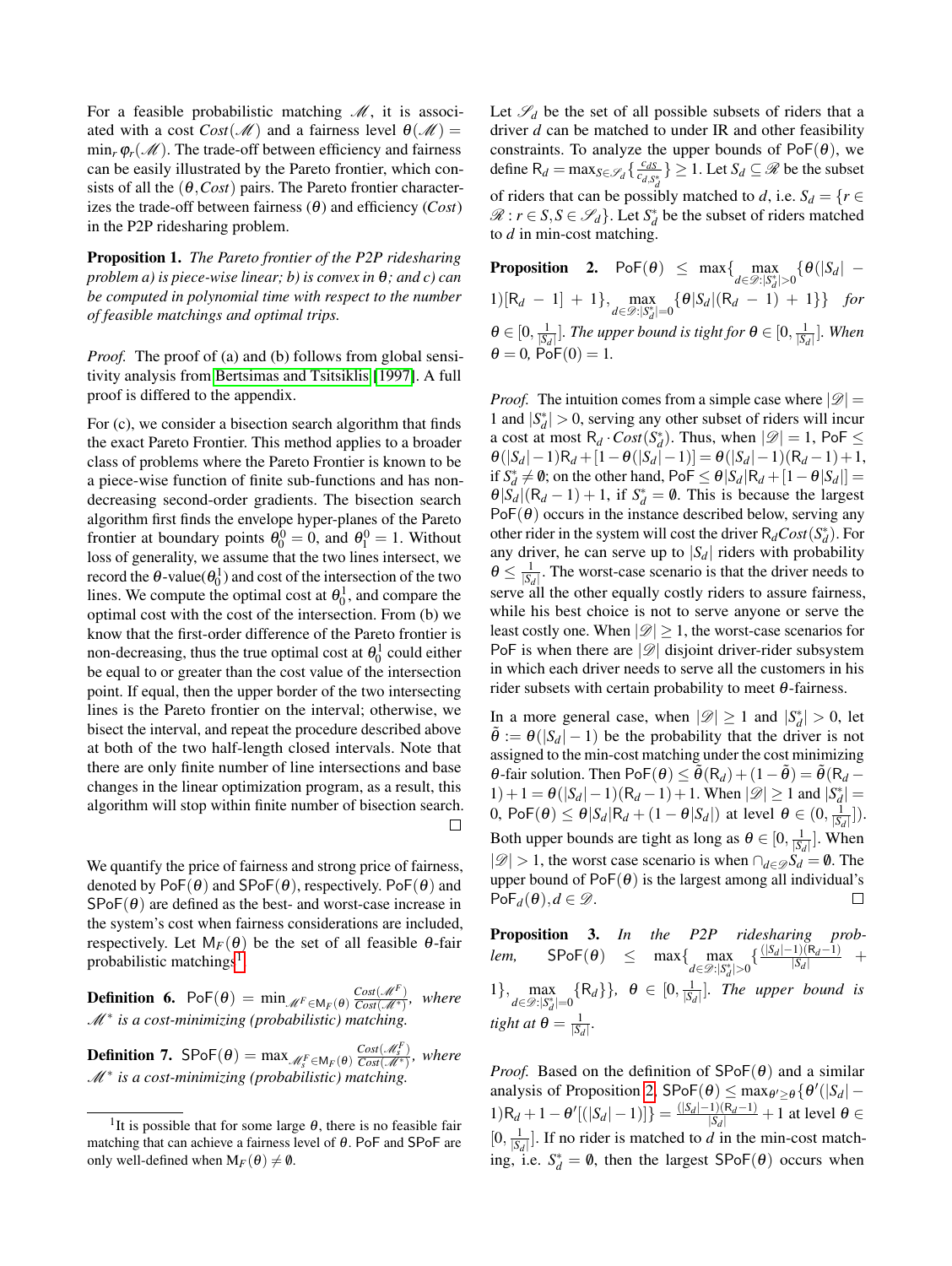serving any other rider in the system will cost the driver  $R_dCost(S_d^*)$ . Thus,  $SPoF(\theta) \leq \max_{\theta' \geq \theta} \theta' [|S_d | R_d] + 1 - \theta$  $\theta' |S_d| = \max_{\theta' \geq \theta} \theta' |S_d| (R_d - 1) + 1 = |R_d|$  at level  $\theta \in$  $(0, \frac{1}{|S_d|})$ . Both the upper bounds are tight as long as  $\textsf{SPoF}(\theta)$ is well defined. If  $|\mathcal{D}| \geq 1$ , the worst case scenario is when  $∩<sub>d∈</sub> g S<sub>d</sub> = ∅$ . Based on this observation, we have a tight upper bound  $\textsf{SPoF}(\theta) \le \max\{\max_{d \in \mathcal{D}, |S_d^* \ge 0|} \{\frac{(|S_d| - 1)(R_d - 1)}{|S_d|}\}$  $\frac{|S_1| (R_d - 1)}{|S_d|}$  +  $1$ }, max<sub>*d*∈ $\mathcal{D},$ | $S_d^*$ =0|</sub>{R*d*}} at level  $\theta \in (0, \frac{1}{|S_d|}]$ .  $\Box$ 

Proposition [2](#page-5-1) and [3](#page-5-2) establish the relationship between driver schedule cost ratio and system-wise  $PoF(\theta)$  and  $SPoF(\theta)$ . When the cost ratio of the most costly feasible driver schedule(s) to the min-cost schedules ( $R_d$ ) is bounded,  $PoF(\theta)$ and  $SPoF(\theta)$  are bounded.

When constructing the RTV graph, we have stored  $S_d$  and computed upper bounds of the costs of all rider subsets in *Sd*. Thus  $S_d$  and  $R_d$  are directly available. When the feasibility and IR constraints are very strong, we can alternatively estimate upper bounds for R*<sup>d</sup>* and obtain upper bounds for  $SPoF(\theta)$  and  $PoF(\theta)$ .

<span id="page-6-0"></span>Proposition 4. *There exist problem instances where*  $S\text{PoF}(\theta) \geq \text{PoF}(\theta) = K, \forall K \geq 1.$ 

*Proof.* Proposition [4](#page-6-0) states that PoF may be arbitrarily large. Consider the following instance with two riders  $r_1$ ,  $r_2$  where  $\lambda_{r_1} = \lambda_{r_2} = \varepsilon$ , and one highly-altruistic driver *d*. The driver incurs a cost of  $1 - \varepsilon$  driving alone or serving  $r_1$ , a cost of *C* −  $\varepsilon$  serving  $r_2$ , and a cost of *C* + 1 serving both  $r_1$  and  $r_2$ . The cost minimizing solution is to only serve  $r_1$  with a cost of 1, while the  $\theta$ -fair solution is to serve  $r_1$  with probability  $1 - \theta$  and  $r_2$  with probability  $\theta$ , which results in a cost of  $C\theta + 1 - \theta$  for any  $C \ge 1$ . When  $\theta \in (0,1]$ ,  $S\text{PoF} > \text{PoF} = C\theta + 1 - \theta = O(C)$ .  $\Box$ 

### 4.2 EFFICIENCY-STABILITY TRADE-OFF

It is known that a stable matching always exists in traditional ridesharing models [Wang et al.](#page-10-12) [\[2018\]](#page-10-12). However, because of drivers' extra utilities ( $\rho_d$ ,  $d \in \mathcal{D}$ ) and the user-centric factors like preferred time ( $\tau_i^*$ ,  $i \in \mathcal{D} \cup \mathcal{R}$ ), riders who are substitutes to each other otherwise, are actually complementary to each other in the P2P ridesharing problem. In other words, a rider may incur a lower additional cost when matched to the driver together with another rider. Therefore, the stable matching may not always exist in our model.

Proposition 5. *In the P2P ridesharing problem, the set of stable outcomes may be empty.*

Details of an example where a stable outcome does not exist are deferred to the appendix.

To compute a cost-minimizing matching that satisfies both IR and group-level stability, we only need minor changes

to the efficiency-maximizing algorithm in section [2.](#page-1-1) For the IR constraint, we add constraints  $U_{dS}^d x_{dS} \geq v_d - c_{\text{trl}}^d$  and  $U_{dS}^r x_{dS} \geq v_r - \lambda_r$  for all  $(d, S)$  pairs in the matching BIP [\(9\)](#page-3-1)-[\(12\)](#page-3-2). For group-level stability, we define the following constraints for all feasible  $(d, S)$  to the matching BIP [\(9\)](#page-3-1)-[\(12\)](#page-3-2) to ensure that the matching is stable.

$$
\sum_{\substack{S':\\U_{dS'}^d > U_{dS}^d}} x_{dS'} + \sum_{r \in S} \sum_{\substack{d',S':\\U_{d'S'}^r > U_{dS}^r}} x_{d'S'} + \sum_{\substack{r \in S:\\U_0^r > U_{dS}^r}} y_r + x_{dS} \ge 1
$$
\n(18)

We also quantify how stability constraints impact efficiency. The price of stability (PoS) is defined similarly to  $PoF(\theta)$ , measuring the cost increase due to stability constraints.

**Definition 8.** PoS =  $\max_{\mathcal{M}^S} \frac{Cost(\mathcal{M}^S)}{Cost(\mathcal{M}^*)}$ , where  $\mathcal{M}^*$  are the *cost-minimizing (probabilistic) matchings, and* M*<sup>S</sup> is a cost-minimizing stable (probabilistic) matching.*

Proposition 6. *There exist problem instances where* PoS =  $\Omega(\lambda|\mathcal{R}|)$ *, where*  $\lambda$  *is the alternative travel cost of a user.* 

*Proof.* Consider an example where there are a driver *d* and a rider *r*, and *d* can serve *r* at zero cost. However, there's another rider  $r'$  who lives far away and another driver  $d'$ who lives close to  $r$  but farther from  $r'$  than  $d$ . Suppose  $(d', r')$  is infeasible  $(d'$  and  $r'$  cannot be matched together) and alternative cost for every user is  $Q \gg 0$ . Then in the min-cost solution, we have  $(d, r')$  and  $(d', r)$ , incurring cost  $\varepsilon/2$  for each user  $(d, d', r, r')$ . Then in the min-cost solution, there are  $(d, r')$  and  $(d', r)$  which incur a total cost of 2 $\varepsilon$ , whereas only stable matching gives utility of  $2\varepsilon$ . However,  $(d, r)$  forms a blocking pair. Since  $(d', r')$  is infeasible, then  $d'$  and  $r'$  both incur a cost of  $Q$ . Thus, the total cost in the stable outcome (where only  $(d, s)$  is matched) is 2*Q*. This leads to  $PoS = 2Q/2\varepsilon = Q/\varepsilon$ , which can be arbitrary large.  $\Box$ 

#### 4.3 FAIRNESS-STABILITY TRADE-OFF

By enforcing  $\theta$ -fairness, the P2P ridesharing system may become unstable, as more costly riders may be matched to drivers so that drivers are more likely to deviate from the given matching. We formalize the effects of imposing θ-fairness on the stability of the matching in Proposition [7.](#page-6-1)

<span id="page-6-1"></span>**Proposition 7.**  $\forall \theta > 0$ , a  $\theta$ -fair solution is not ex-post *stable.*

*Proof.* Consider the following example with 1 driver, *m* riders and a fairness level  $\theta > 0$ . The driver *d* has a very flexible time window and a capacity of 2. There are *m*−2 riders with strict and narrow window so that serving each one of them incur a cost of *Q*. The driver cannot serve 2 of them simultaneously. More formally we have rider *r<sup>i</sup>*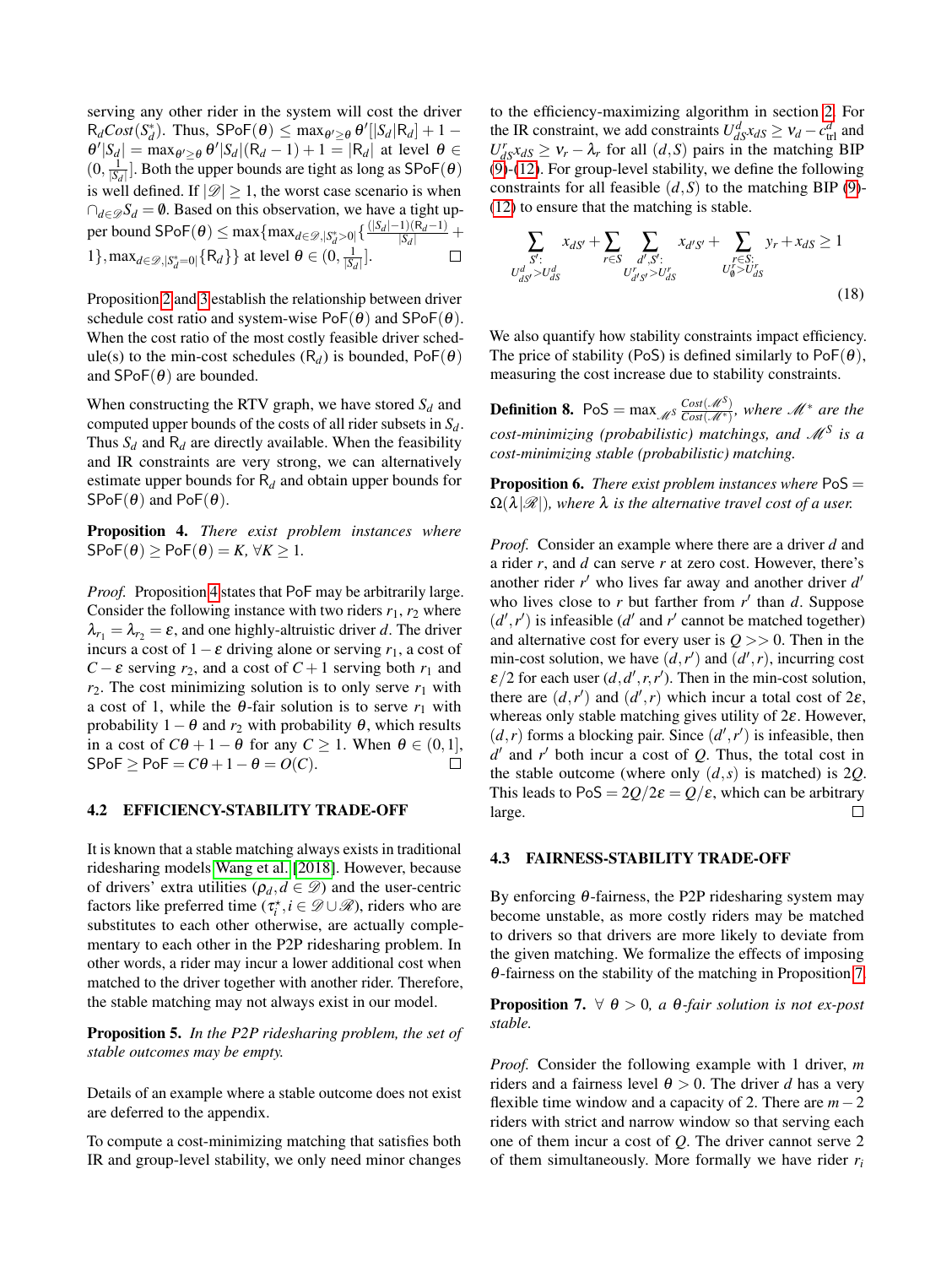with window  $[i, i+m]$  and the time<sub>r</sub> = *m* for all  $i \in [3, m]$ . The driver can serve any of them with his flexible window at a cost *Q*, but cannot serve two of them simultaneously due to their strict time windows. We also have 2 more riders  $r_1$  and  $r_2$  that can be served together, but if the driver serves  $r_1$  only, he incurs a total cost of  $\varepsilon$ , whereas serving  $r_2$  only or  $(r_1, r_2)$  together will incur a cost of  $Q$ . First, we study the cost-minimizing matching, where the driver only serves the rider  $r_1$ , incurring a cost of  $\varepsilon$ . However, the cost-minimizing matching is not  $\theta$ -fair. The  $\theta$ -fair solution requires the driver to serve all riders with probability  $\geq \theta$ ,  $\theta \in (0, \frac{1}{m-1}]$ . This matching can be obtained by serving *m* − 2 riders with probability  $\theta$ , serving  $(r_1, r_2)$  pair with probability  $\theta$  and serving  $r_1$  with probability  $1-(m-1)\theta$ at cost  $\varepsilon$ . This results in a total cost of  $\theta Q + \varepsilon - (m-1)\theta \varepsilon$ , and therefore incurs  $\text{PoF} \geq \frac{\theta Q}{\varepsilon}$  (which can be arbitrarily large). When the driver's altruistic factor  $\rho_d$  is finite, the driver *d* and *r*<sup>1</sup> may form a blocking pair in which each of them gets a higher utility and incurs a lower cost. Thus, the θ-fair solution is not *ex-post* stable. П

### 5 EXPERIMENTS

<span id="page-7-0"></span>

Figure 1: A graphical description of the experimental setting.

We evaluate our algorithms with three sets of experiments. The first one is a base setting, the second one is stress-testing the scalability of the algorithms, and the third set is based on real-world data. All BIPs and LPs are solved by Gurobi Optimizer on a 3.1 GHz Xeon E5 desktop with 16 GB RAM. All results are averaged over 20 instances.

First, we experimented with problem instances that simulate a typical neighborhood in a morning rush hour. We used a  $50 \times 50$  graph *G*. We define time as the Euclidean distance. Users are randomly generated and drawn from 5 different user types. The base setting and details about different types of users are described in Figure [1.](#page-7-0) The gray  $\star$  region correspond to a neighborhood, i.e. the origin of all users. The other regions are the destinations of different types of users, with their percentages and latest departure times marked on the graph. For example, 40% of all users are of type A. A type-A user *i*'s destination is drawn uniformly from the blue region in the bottom-left corner,  $\tau_i^e$  drawn from [7:00,7:12],  $\tau_i^*$  drawn from [ $\tau_i^e$ ,7:12],  $\tau_i^l$  = 7:12+time*<sup>i</sup>* . Where 7:00 is the earliest possible departure time of all users, and  $\max_{u,v \in V} \text{time}(u, v)$  is 60 minutes. Travel costs  $(c_{\text{trl}}^i)$  are set to 3 per minute, and deviation costs  $(c<sub>dev</sub><sup>i</sup>)$  are 1 per minute. All drivers have a capacity of  $k_d = 4$ ,

and altruistic factor  $\rho_d = 1.2$ . The value of the user *i* is set to  $v_i = c_{tri}^i \cdot \text{time}_i \cdot U[1, 2.5]$ . Lastly, the alternative cost of the trip, i.e.  $\lambda_i$ , is set to  $v_i$ .

Figure [2\(a\)](#page-8-0) shows how runtimes change as the driver-torider ratio varies (with 50 users). Figure [2\(b\)](#page-8-1) shows that adding IR and stability constraints reduces the runtimes significantly. Indeed, fairness and stability reduce the number of feasible matchings; therefore, the algorithm can scale up to a significantly larger number of users (110 users within 30 minutes). This suggests that IR and stability enhance both the practical benefits of the solution and the scalability of the algorithm. Figure [2\(c\)](#page-8-2) shows the runtime for our fairness algorithm. Even though the fairness algorithm uses our baseline algorithm, the runtime did not increase significantly.

Next, we focus on using a heuristic that restricts the maximum Trip Size to be 1, 2, or 3. Figure [3\(a\)](#page-8-3) compares solution quality for different methods. The greedy algorithm, as a benchmark, involves randomly ordering drivers and greedily matching them to riders. We ran  $|\mathscr{D}|^2$  orderings and took the best and worst solutions to compare with the full algorithm. These results underscore the benefits of our algorithm which can result in more efficient matching and lower overall costs to the system. While Figure [3\(a\)](#page-8-3) shows that these heuristics are slightly worse than the full algorithm, Figure [3\(b\)](#page-8-4) shows that they accelerate runtime, as compared to the full algorithm. For instance, the Trip Size 2 has increased total costs by only 2%. This highlights opportunities to derive near-optimal solutions in much faster computational times in practice.

In addition to our small scale baseline experimental setting (which mimics a typical morning rush hour situation), we also test our algorithm in a large-sized setting(which captures suburbs and rural areas). In this experiment, the origins  $o_i$  and destinations  $d_i$  of user *i* are randomly drawn from the uniform distribution within the graph *G*. User earliest departure times  $t_i^e$ , latest arrival times  $t_i^l$ , preferred times  $t_i^*$  are randomly drawn from uniform distribution within their feasible time horizons. The other parameters remain the same as described in the base setting. Figure [3\(c\)](#page-8-5) shows scalability results in this setting. The observations are twofold. First, the runtimes scale linearly; second, the algorithm is much more scalable in sparse large-sized settings.

Moreover, we also experimented with real-world data collected from a survey to residents living in subsidized, lowrent apartments in a suburban area in the US. Their responses not only indicate their interest in participating P2P ridesharing but also describe their regular destinations, preferred travel time, etc. We extracted 8 locations that are frequently visited on a typical weekend and extracted  $\lambda_i$ as travel time using public transportation time and driving time respectively from Google Maps. The community has 78 apartments, and we expect 125 residents to participate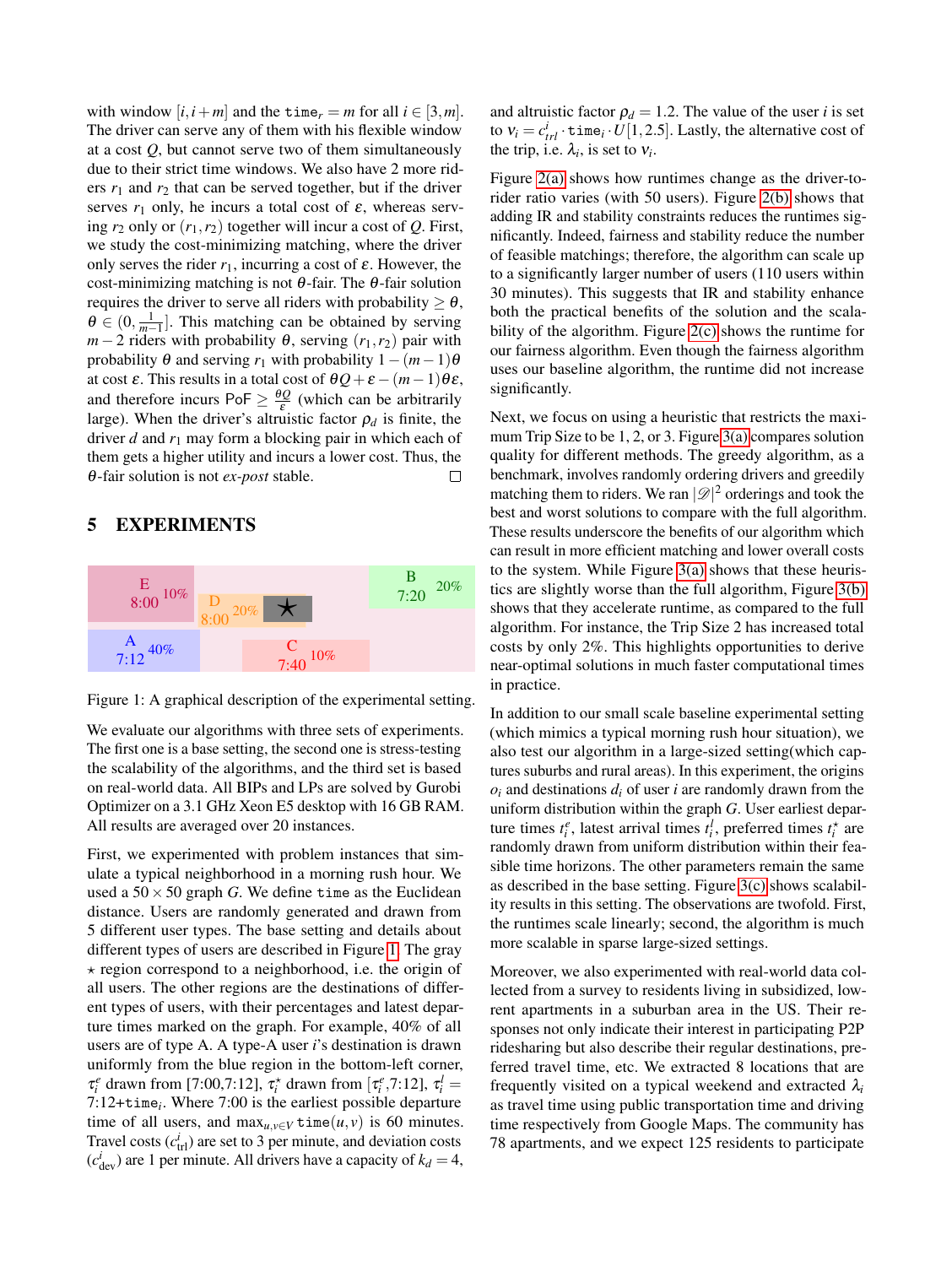<span id="page-8-0"></span>

<span id="page-8-5"></span><span id="page-8-4"></span><span id="page-8-2"></span><span id="page-8-1"></span>Figure 2: Results on synthetic data of a morning rush hour.

<span id="page-8-3"></span>

Figure 3: Results based on synthetic data of a morning rush hour (a)-(b) and a large-scale setting (c).

<span id="page-8-6"></span>

<span id="page-8-7"></span>Figure 4: Results on real-world data based setting

in the P2P ridesharing program. Additional parameter settings can be found in the appendix. Fig. [4\(a\)](#page-8-6) shows that our algorithm can efficiently match drivers and riders, reducing total travel time by more than 20% (1400+ minutes). Figure [4\(b\)](#page-8-7) shows the price of stability (PoS) and the price of fairness (PoF( $\theta = 0.2$ )) with different numbers of users and a driver to rider ratio of 1:4. Even though theoretically PoS and  $PoF(\theta)$  can be arbitrarily large, in practice incorporating fairness and stability considerations results in added costs of only less than  $4\%$  and  $2\%$ , respectively. Figure  $4(c)$ shows the effects of the extra utility factor  $(\rho)$  on total cost and satisfied rider utilities. Even a small extra utility factor of 0.5 can achieve a reduction in cost at a similar level of higher values. All these results show that our models and algorithms can derive high-quality solutions in large-scale instances, and elicit the trade-offs between critical performance measures to support decision-making in the P2P ridesharing systems.

### <span id="page-8-8"></span>6 DISCUSSION AND CONCLUSION

Some of the assumptions in our model can be further relaxed. For example, we may add flexibilities in user roles with minor amendments. With role flexibility, a user may indicate his interest in participating in the P2P ridesharing system and is willing to drive others and/or get a ride from others. Since a user may be either a driver or a rider, we duplicate the user to get a driver and a "mirroring" rider. In the matching BIP, we can add a constraint  $y_{r_d} = \sum_{S \in \mathcal{S}} x_{dS}$ for a driver *d* and his mirroring rider  $r_d$  to ensure that the flexible user is either driving or acting as a rider. It should be noted that the rider set expanded to  $\mathcal{R}^f = \mathcal{R} \cup \{r_d\}_{d \in \mathcal{D}}$ and  $\mathscr{S} \subseteq 2^{\mathscr{R}^f}$ .

We can also easily extend our model so that a driver's extra utility may not be proportional to the utility of the matched riders — only slight modifications to our algorithms are needed to handle the case (see appendix for more details).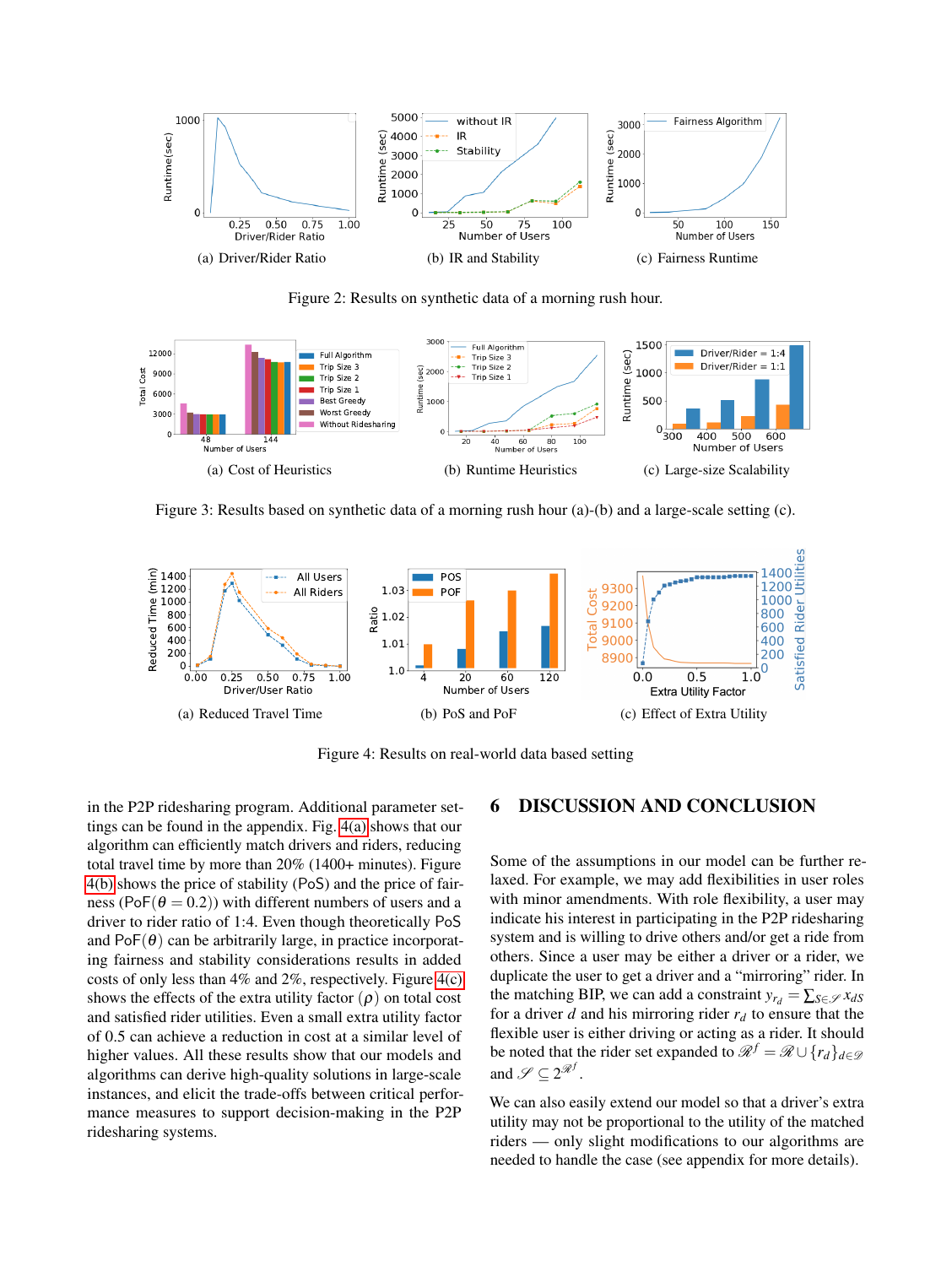To conclude, we proposed a novel user-centric approach to the matching problem in non-commercial P2P ridesharing, taking into account efficiency, fairness, and stability. The models and algorithms developed in this paper have now been implemented in a real-world P2P ridesharing system.

### References

- <span id="page-9-0"></span>Javier Alonso-Mora, Samitha Samaranayake, Alex Wallar, Emilio Frazzoli, and Daniela Rus. On-demand highcapacity ride-sharing via dynamic trip-vehicle assignment. *Proceedings of the National Academy of Sciences*, 114(3):462–467, 2017.
- <span id="page-9-7"></span>Elliot Anshelevich, Anirban Dasgupta, Jon Kleinberg, Eva Tardos, Tom Wexler, and Tim Roughgarden. The price of stability for network design with fair cost allocation. *SIAM Journal on Computing*, 38(4):1602–1623, 2008.
- <span id="page-9-2"></span>Xiaohui Bei and Shengyu Zhang. Algorithms for tripvehicle assignment in ride-sharing. In *Proceedings of the Thirty-Second AAAI Conference on Artificial Intelligence, (AAAI-18), the 30th innovative Applications of Artificial Intelligence (IAAI-18), and the 8th AAAI Symposium on Educational Advances in Artificial Intelligence (EAAI-18), New Orleans, Louisiana, USA, February 2-7, 2018*, pages 3–9, 2018. URL [https://www.aaai.org/](https://www.aaai.org/ocs/index.php/AAAI/AAAI18/paper/view/16583) [ocs/index.php/AAAI/AAAI18/paper/view/16583](https://www.aaai.org/ocs/index.php/AAAI/AAAI18/paper/view/16583).
- <span id="page-9-8"></span>Victoria Bellotti, Alexander Ambard, Daniel Turner, Christina Gossmann, Kamila Demkova, and John M Carroll. A muddle of models of motivation for using peerto-peer economy systems. In *Proceedings of the 33rd Annual ACM Conference on Human Factors in Computing Systems*, pages 1085–1094. ACM, 2015.
- <span id="page-9-9"></span>Dimitris Bertsimas and John N Tsitsiklis. *Introduction to linear optimization*, volume 6. Athena Scientific Belmont, MA, 1997.
- <span id="page-9-4"></span>Dimitris Bertsimas, Vivek F Farias, and Nikolaos Trichakis. The price of fairness. *Operations research*, 59(1):17–31, 2011.
- <span id="page-9-1"></span>Dimitris Bertsimas, Patrick Jaillet, and Sébastien Martin. Online vehicle routing: The edge of optimization in largescale applications. *Operations Research*, 67(1):143–162, 2019. doi: 10.1287/opre.2018.1763. URL [https://doi.](https://doi.org/10.1287/opre.2018.1763) [org/10.1287/opre.2018.1763](https://doi.org/10.1287/opre.2018.1763).
- <span id="page-9-3"></span>Kostas Bimpikis, Ozan Candogan, and Daniela Sabán. Spatial pricing in ride-sharing networks. *Operations Research*, 67(3):744–769, 2019. doi: 10.1287/opre.2018. 1800. URL [https://doi.org/10.1287/opre.2018.](https://doi.org/10.1287/opre.2018.1800) [1800](https://doi.org/10.1287/opre.2018.1800).
- <span id="page-9-6"></span>Filippo Bistaffa, Alessandro Farinelli, Georgios Chalkiadakis, and Sarvapali D Ramchurn. Recommending fair payments for large-scale social ridesharing. In *Proceedings of the 9th ACM Conference on Recommender Systems*, pages 139–146. ACM, 2015.
- <span id="page-9-5"></span>Anna Bogomolnaia and Hervé Moulin. A new solution to the random assignment problem. *Journal of Economic theory*, 100(2):295–328, 2001.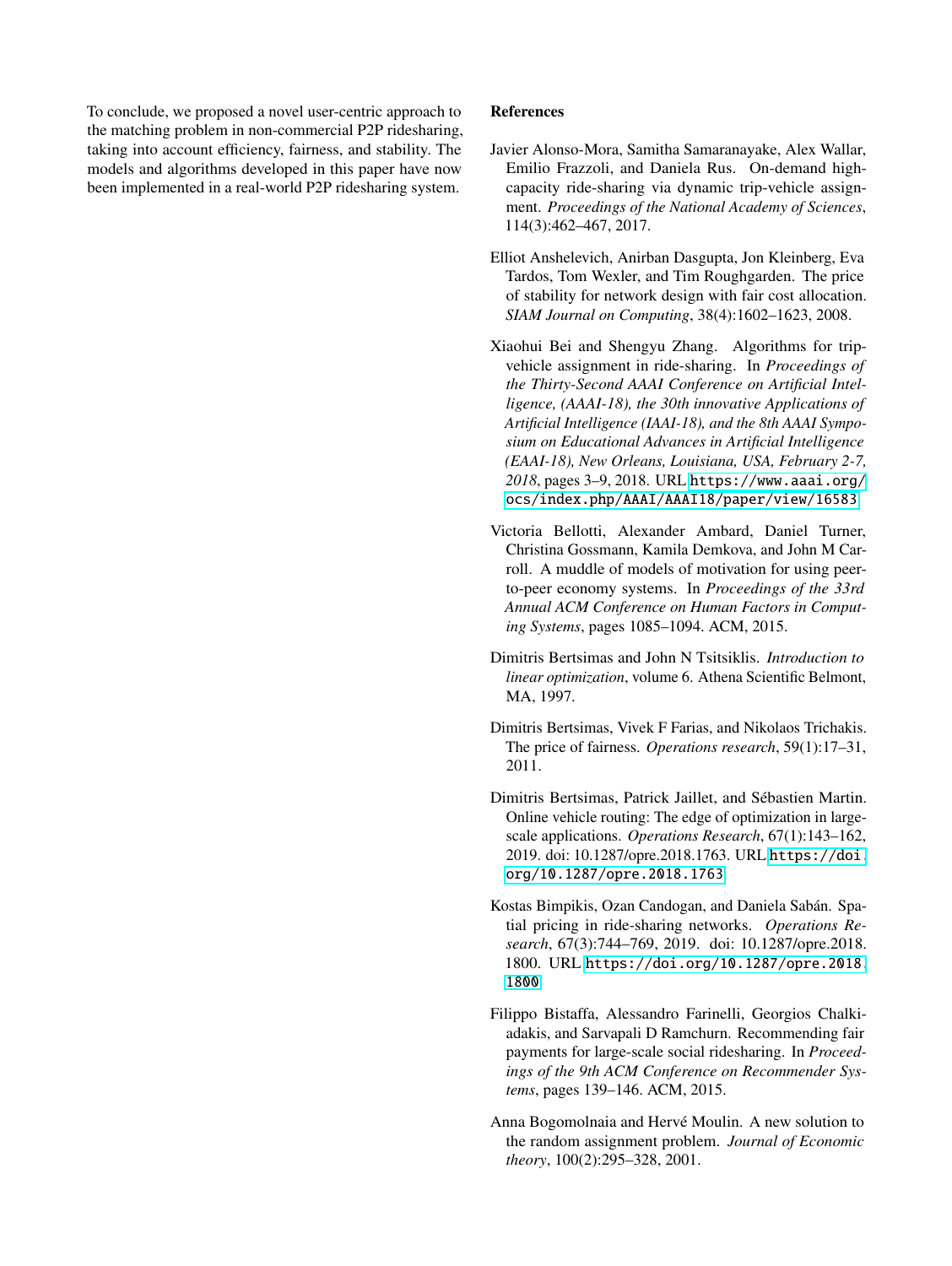- <span id="page-10-9"></span>Ilan Reuven Cohen and David Wajc. Randomized online matching in regular graphs. In *Proceedings of the Twenty-Ninth Annual ACM-SIAM Symposium on Discrete Algorithms, SODA 2018, New Orleans, LA, USA, January 7-10, 2018*, pages 960–979, 2018. doi: 10. 1137/1.9781611975031.62. URL [https://doi.org/](https://doi.org/10.1137/1.9781611975031.62) [10.1137/1.9781611975031.62](https://doi.org/10.1137/1.9781611975031.62).
- <span id="page-10-4"></span>Jean-François Cordeau. A branch-and-cut algorithm for the dial-a-ride problem. *Operations Research*, 54(3):573– 586, 2006.
- <span id="page-10-6"></span>Jean-François Cordeau, Gilbert Laporte, Martin WP Savelsbergh, and Daniele Vigo. Vehicle routing. *Handbooks in operations research and management science*, 14:367– 428, 2007.
- <span id="page-10-2"></span>Masabumi Furuhata, Maged Dessouky, Fernando Ordóñez, Marc-Etienne Brunet, Xiaoqing Wang, and Sven Koenig. Ridesharing: The state-of-the-art and future directions. *Transportation Research Part B: Methodological*, 57:28– 46, 2013.
- <span id="page-10-11"></span>Kazuo Iwama and Shuichi Miyazaki. A survey of the stable marriage problem and its variants. In *International Conference on Informatics Education and Research for Knowledge-Circulating Society*, pages 131–136. IEEE, 2008.
- <span id="page-10-8"></span>Yonghe Liu and Edward Knightly. Opportunistic fair scheduling over multiple wireless channels. In *IEEE IN-FOCOM 2003. Twenty-second Annual Joint Conference of the IEEE Computer and Communications Societies*, pages 1106–1115. IEEE, 2003.
- <span id="page-10-10"></span>David F Manlove, Robert W Irving, Kazuo Iwama, Shuichi Miyazaki, and Yasufumi Morita. Hard variants of stable marriage. *Theoretical Computer Science*, 276(1-2):261– 279, 2002.
- <span id="page-10-7"></span>Neda Masoud and R Jayakrishnan. A real-time algorithm to solve the peer-to-peer ride-matching problem in a flexible ridesharing system. *Transportation Research Part B: Methodological*, 106:218–236, 2017.
- <span id="page-10-0"></span>Erhun Özkan and Amy R Ward. Dynamic matching for real-time ride sharing. *Stochastic Systems*, 10(1):29–70, 2020.
- <span id="page-10-5"></span>Sophie N Parragh, Karl F Doerner, and Richard F Hartl. Variable neighborhood search for the dial-a-ride problem. *Computers & Operations Research*, 37(6):1129–1138, 2010.
- <span id="page-10-1"></span>Paolo Santi, Giovanni Resta, Michael Szell, Stanislav Sobolevsky, Steven H Strogatz, and Carlo Ratti. Quantifying the benefits of vehicle pooling with shareability networks. *Proceedings of the National Academy of Sciences*, 111(37):13290–13294, 2014.
- <span id="page-10-3"></span>Sanket Shah, Meghna Lowalekar, and Pradeep Varakantham. Neural approximate dynamic programming for on-demand ride-pooling, 2019.
- <span id="page-10-13"></span>Dimitrios K Vassilakis and Vasilis Vassalos. An analysis of peer-to-peer networks with altruistic peers. *Peer-to-Peer Networking and Applications*, 2(2):109–127, 2009.
- <span id="page-10-12"></span>Xing Wang, Niels A. H. Agatz, and Alan L. Erera. Stable matching for dynamic ride-sharing systems. *Transportation Science*, 52(4):850–867, 2018. doi: 10.1287/trsc. 2017.0768. URL [https://doi.org/10.1287/trsc.](https://doi.org/10.1287/trsc.2017.0768) [2017.0768](https://doi.org/10.1287/trsc.2017.0768).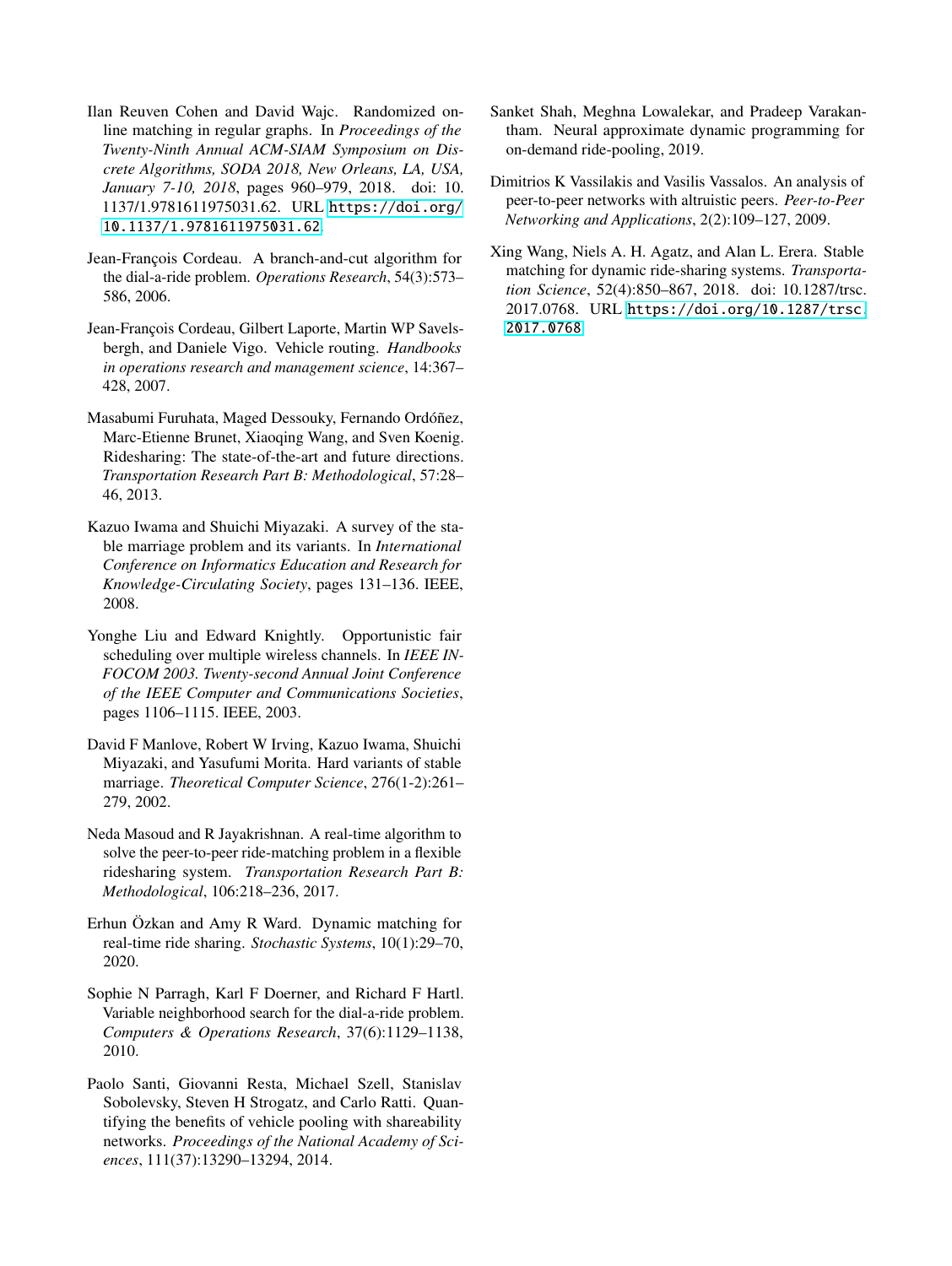# APPENDIX

## A NOTATION TABLE

| $\overline{[0,T]}$                           | Time horizon                                             |  |  |  |  |  |
|----------------------------------------------|----------------------------------------------------------|--|--|--|--|--|
| $\overline{\mathscr{R}$ l $\mathscr{D}$      | Set of riders/drivers                                    |  |  |  |  |  |
| r/d                                          | One rider/driver                                         |  |  |  |  |  |
| $o_{r/d}, q_{r/d}$                           | Origin, Destination of a rider/driver                    |  |  |  |  |  |
| V                                            | $\{o_i \cup q_i : i \in \mathscr{D} \cup \mathscr{R}\}\$ |  |  |  |  |  |
| $\bar W_{r/\underline d}$                    | Time window of a rider/driver                            |  |  |  |  |  |
| $\frac{\tau_{r/d}^e}{\tau_{r/d}^l}$          | Earliest departure time for a rider/driver               |  |  |  |  |  |
|                                              | Latest arrival time for a rider/driver                   |  |  |  |  |  |
| $\tau_{r/d}^{\star}$                         | Preferred departure time for a rider/driver              |  |  |  |  |  |
| $\Delta_{r/d}$                               | Maximum detour time for a rider/driver                   |  |  |  |  |  |
| $V_{r/d}$                                    | Value gain by a complete the trip                        |  |  |  |  |  |
| $k_d$                                        | Capacity of the driver $d$                               |  |  |  |  |  |
| $\rho_d$                                     | The altruistic factor of the driver $d$                  |  |  |  |  |  |
| $\overline{\mathscr{S}}=2^{\mathscr{R}}$     | Set of all possible subsets of riders                    |  |  |  |  |  |
| $c_{dS}$                                     | Cost of driver d serving $S \in \mathscr{S}$             |  |  |  |  |  |
| $\lambda_r$                                  | Cost of alternative transport mode for rider $r$         |  |  |  |  |  |
| $\tt time(u,v)$                              | Distance from node $u$ to node $v$                       |  |  |  |  |  |
| $time_r$                                     | time $(o_r, q_r)$ ; Distance from $o_r$ to $q_r$         |  |  |  |  |  |
| $\overline{C_{tt'}^d}$                       | Total cost for the driver $d$ when departures            |  |  |  |  |  |
|                                              | at time $t$ and arrives destination at time $t'$         |  |  |  |  |  |
| $\overline{C_{tt'}^r}$                       | Total cost for the rider $r$ with picked-up              |  |  |  |  |  |
|                                              | time $t$ and dropped-off time $t'$                       |  |  |  |  |  |
| $c_{\text{dev}}^{r/d}, c_{\text{trl}}^{r/d}$ | Deviation/travel cost per unit time                      |  |  |  |  |  |
| $\Pi/\overline{\mathscr{M}}$                 | The set of all schedules/matchings                       |  |  |  |  |  |
| $\overline{C^{i,\pi}}$                       | Total cost for user <i>i</i> given schedule $\pi$        |  |  |  |  |  |
| π                                            | A system schedule (ordered (stop,time) pairs)            |  |  |  |  |  |
| $\overline{M}$                               | Matching; assignment of $\mathscr{D}$ to $\mathscr{S}$   |  |  |  |  |  |
| $\omega$                                     | A driver route (ordered stops for a driver)              |  |  |  |  |  |
| $S_d^{\pi/M}$                                | Set of riders that driver d is matched in $\pi/M$        |  |  |  |  |  |
| $d_r^{\pi \overline{/M}}$                    | The driver that rider r is matched in $\pi/M$            |  |  |  |  |  |
| $S_r^{\overline{\pi}/M}$                     | The set rider r is matched in $\pi/M$                    |  |  |  |  |  |
| $N(\boldsymbol{\omega})$                     | Possible next stop of the route                          |  |  |  |  |  |
| $z_h$                                        | <b>Heuristic driver Schedule</b>                         |  |  |  |  |  |
| $c_h$                                        | Cost of a heuristic driver schedule                      |  |  |  |  |  |
| $\omega_{end}$                               | The last node in the route                               |  |  |  |  |  |
| $\omega + u$                                 | Add node $u$ at the end of $\omega$                      |  |  |  |  |  |
| r(v)                                         | The rider that the node $v$ corresponds to               |  |  |  |  |  |
| $\overline{\text{nxt}^{\omega}_{v}}$         | The node that's next to $v$ in $\omega$ .                |  |  |  |  |  |
| $\overline{\text{Pas}_\omega(v)}$            | The set of riders in the car at node $v \in \omega$      |  |  |  |  |  |
|                                              |                                                          |  |  |  |  |  |

# B EFFICIENT MATCHING

### B.1 NP-HARDNESS

The P2P ride-sharing problem is NP hard, even when we don't consider the deviation cost, the capacity limits, and the IR constraints, etc. The P2P ridesharing problem can be reduced from the TSP problem. Suppose that each node *v*

in the TSP problem is a rider *r*'s origin and his destination as well, while his time window is  $[0, \infty]$  and  $v_r = \infty$ . Furthermore, suppose there is only one driver, and the driver's origin and destination are also a same vertex *v*. Moreover, suppose his altruistic factor is  $\rho = \infty$  and his time window is [0,∞]. In this setting, the driver's utility with altruism is maximized when he tries to serve all riders. Thus, the problem setup is equivalent to traverse all the nodes in the graph, subject to minimizing distance travelled. Note that this reduced setup is exactly a TSP problem.

## B.2 DETAILS ABOUT THE RTV FRAMEWORK

To compute all feasible (*d*,*S*) pairs for all drivers, we need to construct the rider-trip-vehicle-graph (RTV-graph) [Alonso-](#page-9-0)[Mora et al.](#page-9-0) [\[2017\]](#page-9-0). The construction of the RTV graph requires the construction of rider-vehicle-graph(RV-graph), decomposition, and finally the construction of RTV-graph.

## B.2.1 RV-graph

In the first step, we compute the RV-graph as follows: For all pairs of  $(d, r)$ , we check whether the driver *d* can pick up the rider *r* and drop off him within both of their time windows while satisfying their IR constraints. If feasible, we add an edge between *d* and *r*. Furthermore, for each rider pair  $(r_1, r_2)$ , we check whether any virtual driver can pick up both riders and drop them off within their time windows. If they are feasible we add an edge between  $r_1$  and  $r_2$ .

### B.2.2 Decomposition

In order to solve large problem instances quickly, we want to solve mutually independent smaller problems in parallel if possible. To construct such mutually independent subinstances, we start by treating each driver as its own group and then go through all the riders he can possibly serve. If no two drivers can serve one rider, then the two drivers are not in the same group. we merge the two groups  $d$  and  $d'$  are in. We continue these operations until no further groups can be combined. Then, we run the algorithm for each subgroup of drivers and their compatible riders in parallel.

## B.2.3 RTV-graph

Next, we construct the RTV-graph. The RTV graph has 3 types of nodes — the driver nodes  $\forall d \in \mathcal{D}$ , the trip nodes for all (feasible) subset of riders  $S \subseteq \mathcal{R}$ , and the rider nodes  $∀r ∈ R$ . At the beginning, we add an empty trip. Next, we add edges between *d* and empty trip for all  $d \in \mathcal{D}$ . Then we add trip *S* of size 1. We have edge between *r* and *S* if  $r \in S$ . And we have an edge between *S* and *d* if (*d*,*S*) is feasible. Let  $\mathscr{S}_1$  be set of the feasible trip of size 1. Similarly, we will maintain a feasible trip of size *i* as  $\mathcal{S}_i$  for  $i \geq 2$ . For trip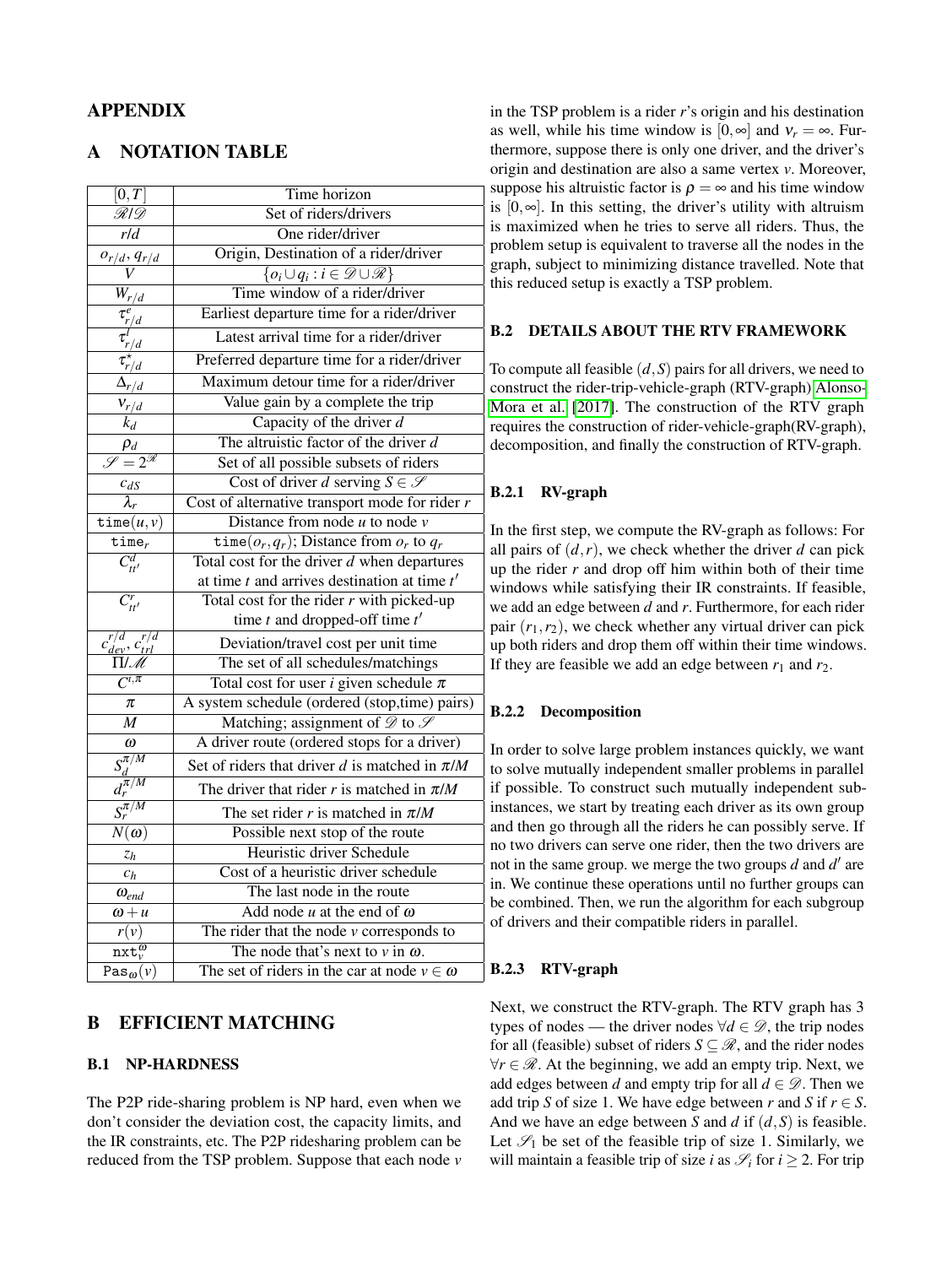size *i*  $\in$  {2, ..., |  $\mathscr{R}$ |}, for each trip  $S' \in \mathscr{S}_{i-1}$ , add a rider *r* from feasible rider  $\mathcal{S}_1$ . Let  $S = S' \cup \{r\}$ . If  $|S| < i$  and any subset of *S* with size  $i-1$  is not in  $\mathcal{S}_{i-1}$  then continue to next rider in  $\mathscr{S}_1$ . Otherwise compute  $TripCost(d, S)$ 

### B.3 PROOF OF OBSERVATION [1:](#page-2-7) COST MINIMIZATION

Let  $S_{\mathscr{D}}^{\pi} := \bigcup_{i \in \mathscr{D}} S_i^{\pi}$  be the set of riders that are matched to any driver in  $\mathscr{D}$  in the schedule  $\pi$ . First, we consider the case where drivers are not altruistic.

$$
\max_{\pi \in \Pi} \left( \sum_{r \in \mathcal{R}} U_r + \sum_{d \in \mathcal{D}} U_d \right) = \sum_{r \in \mathcal{R}} v_r + \sum_{d \in \mathcal{D}} v_d
$$

$$
- \sum_{r \in \mathcal{S}_{\mathcal{D}}^{\pi}} C_{\overline{t_r^{\pi}} \underline{t_r^{\pi}}}^r - \sum_{r \in \mathcal{R}: r \notin \mathcal{S}_{\mathcal{D}}^{\pi}} \lambda_r - \sum_{d \in \mathcal{D}} C_{\overline{t_d^{\pi}} \underline{t_d^{\pi}}}
$$

Note that  $\sum_{r \in \mathcal{R}} v_r$  and  $\sum_{d \in \mathcal{D}} v_d$  are independent of  $\pi$ . Therefore the above optimization is equivalent to the following cost minimization problem.

$$
\min_{\pi \in \Pi} \sum_{d \in \mathscr{D}} \sum_{r \in S_d^{\pi}} C_{\overline{t_r^{\pi}} \underline{t_r^{\pi}}}^r + \sum_{d \in \mathscr{D}} C_{\overline{t_d^{\pi}} \underline{t_d^{\pi}}}^d + \sum_{j \in \mathscr{R}: j \notin S_{\mathscr{D}}^{\pi}} \lambda_j
$$

Now consider the altruistic case, where a driver's utility contains a term which is linearly proportional to the utility sum of the rider subset he serves.

$$
\max_{\pi \in \Pi} \left( \sum_{r \in \mathcal{R}} U_r + \sum_{d \in \mathcal{D}} \tilde{U}_d \right) = \sum_{r \in \mathcal{R}} v_r + \sum_{d \in \mathcal{D}} v_d
$$
\n
$$
- \sum_{r \in \mathcal{R}: r \notin S_{\mathcal{D}}^{\pi}} \lambda_r + \sum_{d \in \mathcal{D}} \sum_{r \in S_d^{\pi}} \rho_d (C_{\overline{i_r^{\pi}} \underline{t_r^{\pi}}} - v_r)
$$
\n
$$
- \sum_{r \in S_{\mathcal{D}}^{\pi}} C_{\overline{i_r^{\pi}} \underline{t_r^{\pi}}}^r - \sum_{d \in \mathcal{D}} C_{\overline{i_d^{\pi}} \underline{t_d^{\pi}}}^d
$$

Again,  $\sum_{r \in \mathcal{R}} v_r$  and  $\sum_{d \in \mathcal{D}} v_d$  are independent of  $\pi$ . Thus, the social welfare maximization problem with driver altruism can be described as the following cost minimization problem.

$$
\min_{\pi \in \Pi} \qquad \sum_{d \in \mathcal{D}} \sum_{r \in S_d^{\pi}} (1 + \rho_d) C_{\overline{i_r^{\pi}} \underline{i_r^{\pi}}}^r + \sum_{d \in \mathcal{D}} C_{\overline{i_d^{\pi}} \underline{i_d^{\pi}}}^d + \sum_{j \in \mathcal{R} : j \notin S_{\mathcal{D}}^{\pi}} \lambda_j - \sum_{d \in \mathcal{D}} \sum_{r \in S_d^{\pi}} \rho_d v_r
$$

Alternately we can have external incentive instead of altruistic factors. If external incentive is proportional to utility of satisfied riders, then we get the same equation as above. Thus we only look at external incentive factor that is proportional to number of satisfied riders.

$$
\max_{\pi \in \Pi} \left( \sum_{r \in \mathcal{R}} U_r + \sum_{d \in \mathcal{D}} \tilde{U}_d \right) = \sum_{r \in \mathcal{R}} v_r + \sum_{d \in \mathcal{D}} v_d
$$
\n
$$
- \sum_{r \in \mathcal{R}: r \notin S_{\mathcal{D}}^{\pi}} \lambda_r + \sum_{d \in \mathcal{D}} \sum_{r \in S_{\mathcal{A}}^{\pi}} 1 - \sum_{r \in S_{\mathcal{D}}^{\pi}} C_{\overline{t_r}^{\pi} t_{\mathcal{L}}^{\pi}}^{\pi} - \sum_{d \in \mathcal{D}} C_{\overline{t_d}^{\pi} t_{\mathcal{A}}^{\pi}}^d
$$
\n
$$
= \sum_{v \in \mathcal{R}} v_r + \sum_{d \in \mathcal{D}} v_d - \sum_{r \in \mathcal{R}: r \notin S_{\mathcal{D}}^{\pi}} (\lambda_r + 1) + |\mathcal{R}| - \sum_{r \in S_{\mathcal{D}}^{\pi}} C_{\overline{t_r^{\pi}} t_{\mathcal{L}}^{\pi}}^{\pi}
$$

Note that  $|\mathcal{R}|$ ,  $\sum_{r \in \mathcal{R}} v_r$  and  $\sum_{d \in \mathcal{D}} v_d$  are independent of  $\pi$ . Thus, the maximization problem is equivalent to following cost minimization problem with modified unsatisfied cost coefficient.

$$
\min_{\pi \in \Pi} \quad \sum_{d \in \mathscr{D}} \sum_{r \in S_d^{\pi}} C_{\overline{t_r^{\pi}}\underline{t_r^{\pi}}}^r + \sum_{d \in \mathscr{D}} C_{\overline{t_d^{\pi}}\underline{t_d^{\pi}}}^d + \sum_{j \in \mathscr{R}: j \notin S_{\mathscr{D}}^{\pi}} (\lambda_j + 1)
$$

#### B.4 PRUNING

Pruning is essential to our algorithm. The first pruning condition (Line [15\)](#page-13-0) is when the lower bound of the cost of a partial route  $c$  is no better than the current best solution  $(c^*, z^*)$ , which is initialized with  $(c^h, z^h)$ . There are various ways to get a lower bound and we choose to ignore the deviation cost and only compute the traveling time cost, which can be computed in an incremental way (Line [14\)](#page-13-0). Including the additional travel cost for visiting some of the remaining stops can lead to a tighter bound. In addition, we prune the branches using the constraints of vehicle capacity (implicitly in Line [10\)](#page-13-0). Further, by recording the earliest possible time for visiting the last stop in the partial route  $\tau$ , we can prune the branch using the latest arrival time constraint of all the current users on the vehicle (Line [16\)](#page-13-0). Lastly, we prune a branch if the maximum detour time constraint for any rider on the vehicle will be violated (Line [17\)](#page-13-0). The function  $\delta(i, \omega)$  computes the remaining detour budget for rider *i*, i.e., the maximum additional detour time rider  $i \in S$  can afford given the current partial route  $\omega$ . With these pruning techniques, TripCost is able to compute  $c_{dS}$  and the corresponding *zdS* efficiently. Specifically, TripCost is guaranteed to find the optimal solution — although the worst-case runtime is exponential. In practice, however, it runs efficiently for middle-sized problems due to the effective pruning, as we show in our experiments.

### C FAIRNESS

### C.1 PROOF OF PROPOSITION ??

*Proof.* The proof of (a) and (b) follows from global sensitivity analysis from [Bertsimas and Tsitsiklis](#page-9-9) [\[1997\]](#page-9-9).

(a) and (b) are direct conclusions from the paragraph below equation (5.2) on page 214. Equation (5.2) states that  $F(b)$  =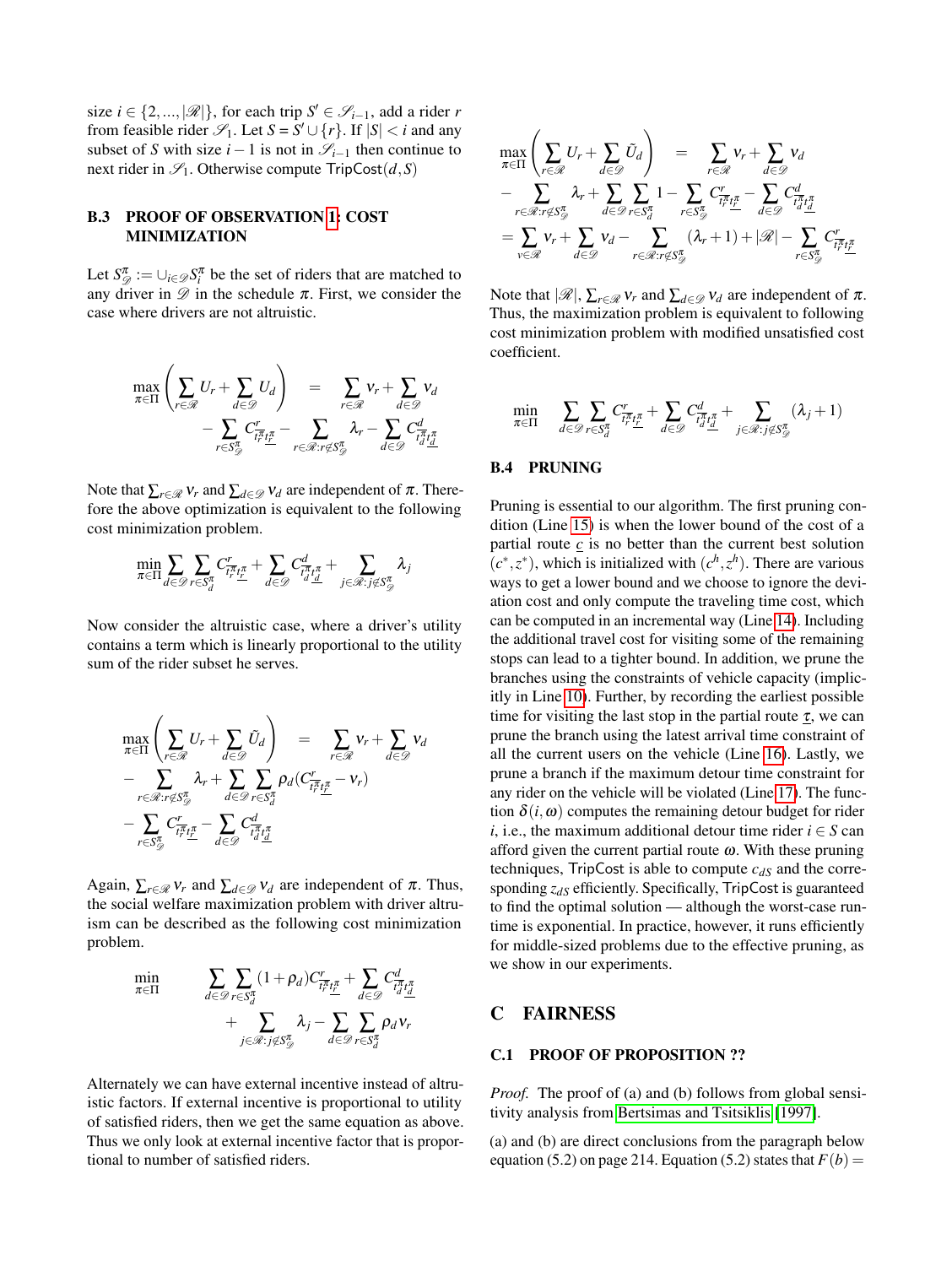<span id="page-13-0"></span>Algorithm 2 TreeSearch $(d, S, c^*, z^*, \omega, \underline{\tau}, \underline{c})$ 1: if  $|\omega| = 2|S| + 2$  then  $\triangleright$  Reach leaf node 2: if  $c < c^*$  then 3:  $(c, z) \leftarrow$  SolveTripLP $(\omega)$ 4: end if 5: if  $c < c^*$  then 6:  $(c^*, z^*) \leftarrow (c, z)$ 7: end if 8: **return**  $(c^*, z^*)$ 9: end if 10:  $N(\omega) \leftarrow$  set of feasible next stops 11: for  $v' \in N(\omega)$  do **⊳** Expand the tree 12: ω  $\theta' \leftarrow \mathsf{append}(\boldsymbol{\omega}, \nu')$  $13:$  $v' \leftarrow \underline{\tau} + \mathtt{time}(\mathsf{laststop}(\omega), v')$ 14: *c*  $\mathcal{O}' \leftarrow \underline{c} + \sum_{i \in \omega} c^i_{\text{trl}} \cdot \texttt{time}(\textsf{laststop}(\omega), \nu')$ 15: **if**  $c' < c^*$  $\triangleright$  Pruning conditions 16: if  $\underline{\tau}' \leq$ min *i*:*o*<sub>*i*</sub>∈ω&*q*<sub>*i*</sub>∉ω  $\tau_i^l$  then 17: **if**  $\min_{i: o_i \in \omega \& q_i \notin \omega} \delta(i, \omega) \ge$  $\tt time(laststop(\omega), v')$  then 18:  $(c, z)$  $\mathsf{TreeSearch}(d, S, c^*, z^*, \omega', \underline{\tau}', \underline{c}')$ 19: **if**  $c < c^*$  **then** 20: (*c*  $(x^*, z^*)$  ←  $(c, z)$ 21: end if 22: end if 23: end if 24: end if 25: end for 26: **return**  $(c^*, z^*)$ 

 $\max_{i=1,\dots,N} (p^i)^T b, b \in S$ , where *F* is the objective value of the linear optimization problem as a function of right hand side (RHS) vector  $b, p<sup>1</sup>, \ldots, p<sup>N</sup>$  are the extreme points of the dual feasible set. "... In particular, *F* is equal to the maximum of a finite collection of functions. It is therefore a piecewise linear convex function,......". Proof of (a) can also be found in the first paragraph on page 213. The idea is that the optimal basis only changes finite times before the linear program becomes infeasible.

For the proof of (b), also see Theorem 5.1 and its proof on page 213. Let  $\theta_a, \theta_b \in [0, 1]$  and  $\theta_a < \theta_b$ . For  $i = a, b$ , let  $x^i$ be an optimal solution to the linear optimization problem. Take a scalar  $\lambda \in [0,1]$ ,  $y = \lambda x_a + (1 - \lambda)x_b$  is a feasible solution to the linear optimization problem with RHS set to  $\bar{\theta} = \lambda \theta_a + (1 - \lambda) \theta_b$ . Note that the objective function is linear, thus  $F(\bar{\theta}) \leq \lambda F(x_a) + (1 - \lambda)F(x_b)$ .

For (c), we develop a bisection search algorithm that finds the exact Pareto Frontier. The Pareto Frontier captures the minimal costs associated with each fairness level  $\theta \in [0,1]$ ; thus, we are looking at a two-dimensional plane where the Pareto Frontier is the envelope of the set of all possible

cost- $\theta$  points on the plane. This method applies to a broader class of problems—as long as the Pareto Frontier is known to be a piece-wise function of finite sub-functions and has non-decreasing second-order gradients. The bisection search algorithm first compute the envelope hyper-planes of the Pareto frontier at boundary points  $\theta_0^0 = 0$ , and  $\theta_1^0 = 1$ . Without loss of generality, we assume that these envelope planes (lines) intersect, we record the  $\theta$ -value  $(\theta_0^1)$  and cost of the intersection of the two lines. We compute the optimal cost at  $\theta_0^1$ , and compare the optimal cost with the cost of the intersection. From (b) we know that the first-order difference of the Pareto frontier is non-decreasing, thus the true optimal cost at  $\theta_0^1$  could either equal or greater than the cost value of the intersection point. If equal, then the upper border of the two intersecting lines is the Pareto frontier on the interval; otherwise, we bisect the interval, and repeat the procedure described above at both of the two half-length closed intervals. Note that there are only finite number of line intersections and base changes in the linear optimization program, this algorithm will stop within finite number of bisection search. (Note that if the two lines coincide at any step, then the line segment between the points where the hyper-planes are taken is the Pareto frontier on the interval. )  $\Box$ 

### C.2 FAIRNESS EXTENSION: DIFFERENT FAIRNESS LEVELS

Our fairness model/algorithm can be directly generalized to cases with heterogeneous riders. Suppose in the P2P platform, the probability of being offered a trip is different for different riders. For example, if a rider has previously been a driver who provides trip to other riders, he may be given higher probability of being matched to others who never drives anyone else. In these cases, we will have different threshold  $\theta_r$  for different riders. The following algorithm computes a feasible solution that satisfies all the threshold constraints.

$$
\max_{p,\delta z} z
$$
\n
$$
\text{s.t.} \quad \delta_i \le \sum_i m_i^{\ell} p^{\ell} \qquad \forall i \in \mathcal{R}
$$
\n
$$
z \le \delta_i - \theta_i \qquad \forall i \in \mathcal{R}
$$
\n
$$
\sum_{\ell} p^{\ell} = 1
$$
\n
$$
p^{\ell} \ge 0
$$

# D IR AND STABILITY

### D.1 RIDERS ARE AUTOMATICALLY IR

Claim 1. *Riders are individually rational in the costminimization solution.*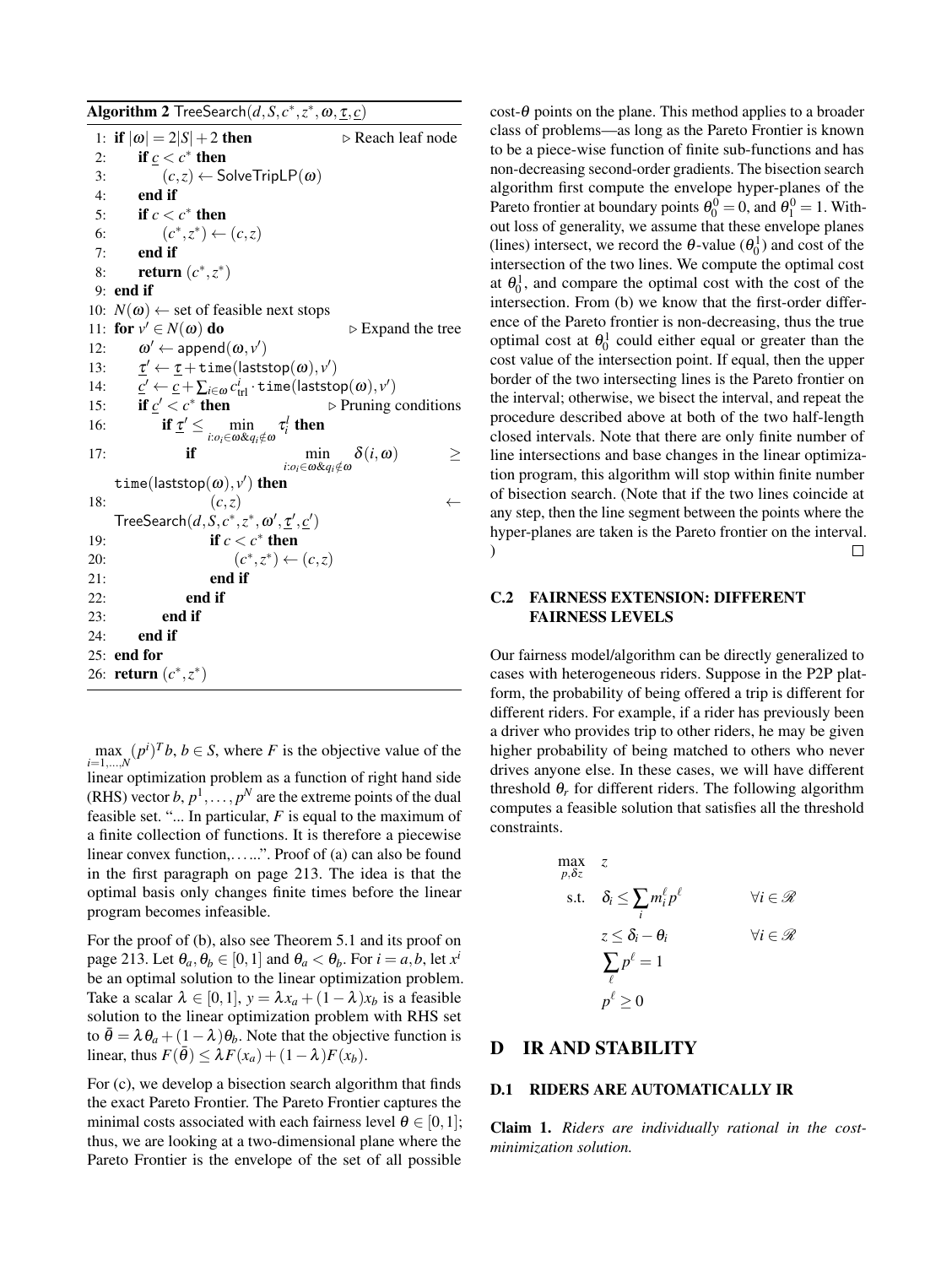*Proof.* Suppose for contradiction that a rider *r* is getting utility lower than  $v_r - \lambda_r$  under the min-cost schedule  $\pi^*$ . Then consider a schedule  $\pi'$  where *r* is not matched and everyone else is matched the same as in  $\pi^*$ . In other words, we are picking up and dropping off all riders at the same time, except that we are not picking up the rider *r* (This schedule may contain unnecessary waiting). It is easy to see that  $\pi'$  is a feasible schedule. Because we assume that the stops in a trip scheduled, and times to visit each stop all stay the same, thus the time window constraints, maximum detour times are all satisfied for all the drivers and riders matched in the new schedule  $\pi'$ . Drivers are assigned to pick up the same set of riders or a subsect of riders he matched in  $\pi^*$ , thus the capacity constraints in  $\pi'$  are satisfied. For each rider  $r' \neq r$ , he is experiencing exactly the same time deviation and geographic distance traveled in the trip, so his utility stays the same. Moreover, the utility for any driver who was not assigned to pick up *r* stays the same, because his schedule and the riders that he need to serve stays the same. These holds for both the welfare maximization problem and the efficiency maximization problem.

We only need to consider the utility for the driver *d* who picked up *r* in  $\pi^*$  (but will spare *r* in  $\pi'$ ). *d*'s utility is  $U_d(\pi^*) = v_d - C_{tt'}^d$  (or  $\tilde{U}_d(\pi^*) = v_d - C_{tt'}^d + \sum_{r \in S_d} \rho_d(v_r - r_r)$  $\lambda_r - C_{tt'}(t)$ ). Recall that we are considering the same schedule as  $\pi^*$ , i.e. the driver is going to exactly same stops at exactly same times. Therefore, he suffers exactly same deviation cost and travel cost, thus we have  $U_d(\pi') = U_d(\pi^*)$ , i.e. the driver is getting the same base utility. Everyone except *r* is getting same utilities and  $r$  is getting better utility in  $\pi'$ . (And therefore,  $\tilde{U}_d(\pi') \ge \tilde{U}_d(\pi^*)$ .) Thus  $\pi'$  is strictly superior to  $\pi^*$ , this is a contradiction because  $\pi^*$  is assumed to be the cost-minimization (as well as welfare maximization) schedule.  $\Box$ 

## D.2 PROOF OF PROPOSITION ??: NON-STABLE **SYSTEMS**



 $D<sub>min</sub>$ 

| Riders |                  |       |              |          |           |           |       |   |  |  |
|--------|------------------|-------|--------------|----------|-----------|-----------|-------|---|--|--|
|        | or <sub>1</sub>  | des   | window       | $\tau^*$ | $c_{dev}$ | $c_{trl}$ | value |   |  |  |
| $r_1$  | $o_a$            | $q_a$ | $,8^{\circ}$ |          |           |           | 70    | − |  |  |
| $r_2$  | $\mathfrak{o}_b$ | $q_b$ | $,8^{\circ}$ |          |           |           | 70    |   |  |  |
| $r_3$  | $o_c$            | $q_c$ | $.8^{1}$     |          |           |           | 70    |   |  |  |

Consider the problem with three drivers  $\mathcal{D} = \{d_1, d_2, d_3\}$ and three riders  $\mathcal{R} = \{r_1, r_2, r_3\}$ . Their information is described in above tables. We will look at matching of size 2, 3, and  $>$  4.

A matching of size two  $(d_i, r_i)$ : the driver has to deviate one time step to pick up the rider then drives to rider's destination and his destination. Therefore he suffers a deviation cost of 100 then extra traveled cost. More specifically  $c^d = 100 + 3 + 1 = 104$ . Now we will look at the utility of the rider.  $U_r = 70 - 3 = 67$ . Then  $\tilde{U}_d = 1000 - 104 + 67 \leq \tilde{U}_d$ 1000−4; therefore, the driver is not IR so the driver will not pick up just one rider. Note picking up  $r_{i\neq i}$  gives a worse utility for both the driver and the rider. Thus matching one-to-one is not a feasible matching.

A matching of size three  $(d_i, r_i, r_j)$ : the driver deviate 1 time step to pick up  $r_i$  then  $r_j$  then drop off  $r_j$  then  $r_i$ . Thus getting  $c^d = 100 + 2 + 3 + 2 + 1 = 108$ . The utility of riders are  $U_{r_i}$  = 70 − 7 = 63 and  $U_{r_i}$  = 70 − 5 ⋅ 2 − 3 = 57. Thus we get  $\tilde{U}_d = 1000 - 108 + 63 + 57 \ (> 1000 - 4)$ . Therefore, the driver prefer picking up two riders over not being matched. Also note  $r_i$  prefers to get matched with  $d_i$  over any other drivers.

Furthermore, note  $(d_i, r_j, r_k)$  for  $j \neq i$  and  $k \neq i$  is not feasible due to time window constraint. Similarly,  $(d_i, r_i, r_j, r_k)$ is not feasible due to time window and capacity constraint.

Moreover, note if a driver *d<sup>i</sup>* picks up two riders, then no other driver can pick up riders because there's only one rider remaining.

Therefore, all feasible matching is in from of  $(d_i, r_i, r_j)$ ,  $(d_j, \emptyset)$ ,  $(d_k, \emptyset)$ ,  $(null, r_k)$ . However, note  $(d_j, r_j, r_k)$  form a blocking pair. Therefore, the instance does not have any stable matching. Thus proving there exists an instance where stable outcome is an emptyset.

## E DETAILS ON EXPERIMENTS

We have described the setting for the base experiment in the main text. In this section, we describe the settings of the stress-testing scalability experiment and the set of experiments based on real data in detail.

| <b>LATTACIS</b> |                |     |         |  |     |           |           |       |                                                                 |
|-----------------|----------------|-----|---------|--|-----|-----------|-----------|-------|-----------------------------------------------------------------|
|                 | ori            | des | window  |  | cap | $c_{dev}$ | $c_{trl}$ | value | <b>E.1 ALARGE-SIZED EXPERIMENT</b>                              |
| $a_{1}$         | $O_a$          |     | [0, 10] |  |     | 100       |           | 1000  | 10                                                              |
| $d_2$           | O <sub>b</sub> |     | [0.10]  |  |     | 100       |           | 1000  | In addition to our small scale baseline experimental setting    |
| $a_3$           |                |     | [0.10]  |  |     | 100       |           | 1000  | $\phi$ (which mimics a typical morning rush hour situation), we |